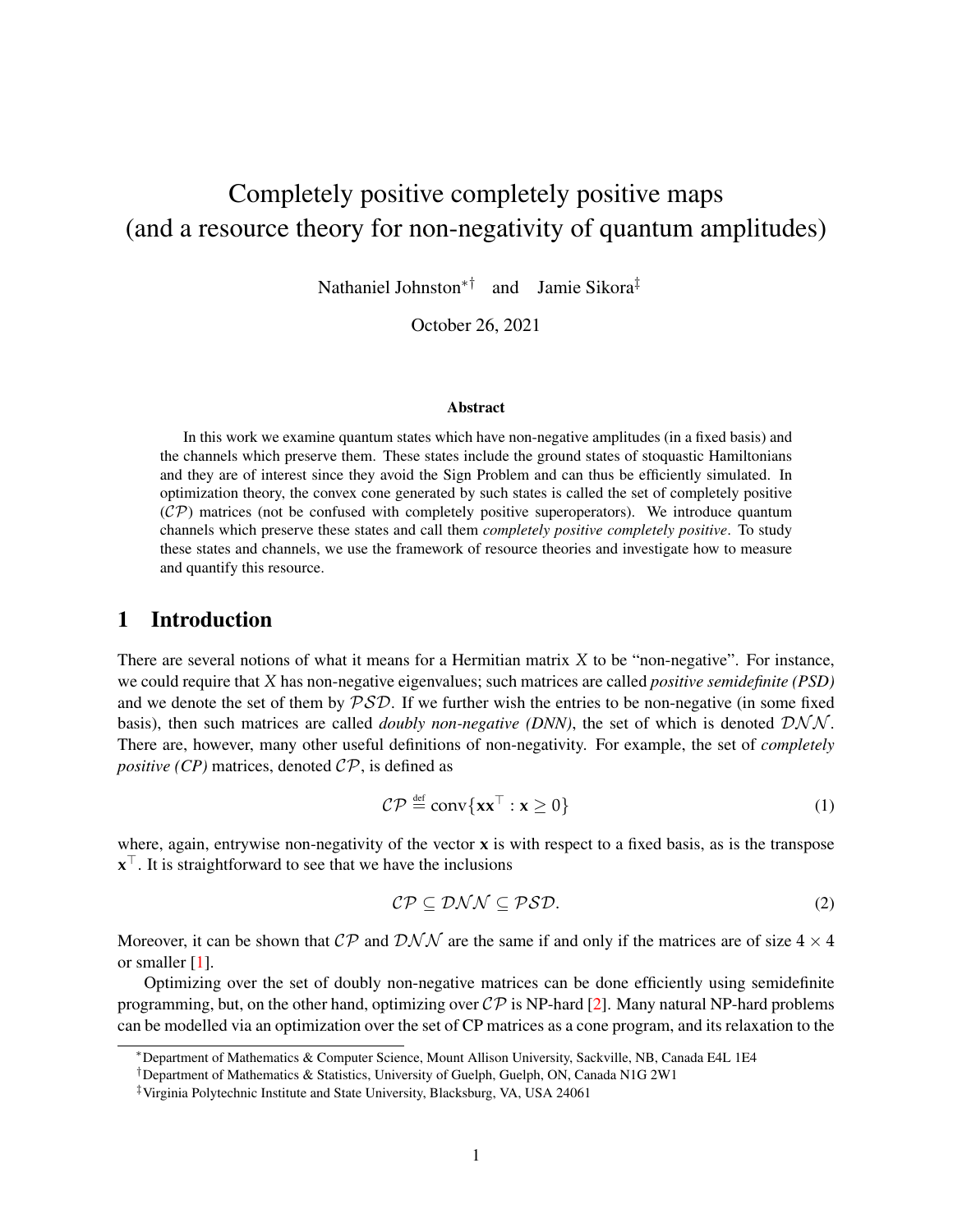set of DNN matrices gives a semidefinite programming relaxation to such problems which, as mentioned above, can be solved efficiently.

Although CP matrices are well-studied in the optimization community  $[3, 4]$  $[3, 4]$  $[3, 4]$ , they have seen only a few applications in the quantum information theory literature. Some examples of such applications include the fact that a mixed Dicke state is separable if and only if a certain associated matrix is CP [\[5,](#page-26-1) [6\]](#page-26-2), and CP matrices also arise in the study of classical correlations with respect to a non-local game [\[7\]](#page-26-3).

Indeed, when one utters the words "completely positive", a quantum information theorist is almost surely going to think of superoperators. A superoperator Φ is said to be *positive* if it maps PSD matrices to PSD matrices (not necessarily of the same dimension) and is said to be *completely positive*<sup>[1](#page-1-0)</sup> if  $(1_k \otimes \Phi)$  is positive for all  $k \in \mathbb{N}$ , where  $\mathbb{1}_k$  is the identity map on  $k \times k$  matrices. This notion of complete positivity is one of two ingredients in the definition of a quantum channel (the other being trace-preservation).

In this paper, we combine the two notions of complete positivity and look at superoperators which map CP matrices to CP matrices (not necessarily of the same dimension) as in the following (informal) definition. (A formal definition can be found in Section [2\)](#page-2-0).

Definition 1. *A superoperator* Φ *is said to be a* completely positive completely positive (CPCP) *map if, for all*  $k \in \mathbb{N}$ *, we have* 

$$
(\mathbb{1}_k \otimes \Phi)(X) \text{ is } CP \text{ whenever } X \text{ is } CP.
$$
 (3)

*We denote the set of completely positive completely positive maps by* CPCP*.*

We show that CPCP maps are also completely positive, and are thus valid quantum channels as long as they are also trace-preserving. This paper studies CPCP quantum channels and how they act on particular quantum states, most notably the states that are represented by a CP density matrix, which we now discuss.

A *density matrix* is a positive semidefinite matrix with unit trace. Density matrices are the most general description of a quantum state, and we identity quantum states with their density matrices. If a quantum state  $\rho$  has rank 1 then it can be written as  $xx^*$  for some column vector x satisfying  $||x||_2 = 1$ . In this case, we identify the quantum state with **x** itself and it is called a *pure* state. In this paper we use Dirac notation for pure states, i.e., the notation  $|v\rangle$  refers to a column vector/pure quantum state with  $\| |v\rangle \|_2 = 1$ , and we only use this notation for vectors with unit norm. The notation  $\langle v |$  is defined as  $\langle v | \stackrel{\text{def}}{=} |v \rangle^*$ , the conjugate transpose of  $|v\rangle$ . Notice that  $|v\rangle\langle v|$  is a rank-1 density matrix.

When we say that a quantum state  $\rho$  is CP, we mean that  $\rho \in \mathcal{CP}$  and  $\text{Tr}(\rho) = 1$ . Indeed, every CP quantum state can be decomposed as

$$
\sum_{i=1}^{n} \lambda_i |v_i\rangle\langle v_i|, \tag{4}
$$

where  $|v_1\rangle, \ldots, |v_n\rangle \ge 0$  (with this inequality being meant entrywise), and  $\lambda_1, \ldots, \lambda_n \ge 0$  satisfy  $\sum_{i=1}^{n} \lambda_i = 1$ . We see that  $|v\rangle \ge 0$  means that  $|v\rangle$  can be written as a non-negative linear combination of the fixed basis vectors, or in quantum terms, has non-negative amplitudes. Such quantum states are obviously preserved under CPCP quantum channels.

One reason that CP quantum states are interesting is because they are ground states of *stoquastic Hamiltonians.* A Hamiltonian is represented by a Hermitian matrix *H* and a quantum state  $\rho$  is in its ground space if it satisfies

$$
\operatorname{Tr}(H\rho) = \lambda_{\min}(H),\tag{5}
$$

where  $\lambda_{\text{min}}$  denotes the minimum eigenvalue. The Hamiltonian *H* is said to be *stoquastic* if all of its offdiagonal matrix elements (in a fixed basis) are real and non-positive. It follows from the Perron-Frobenius

<span id="page-1-0"></span><sup>&</sup>lt;sup>1</sup>We use  $\mathcal{CP}$  to denote the set of completely positive matrices and avoid using any notation for completely positive superoperators to avoid confusion.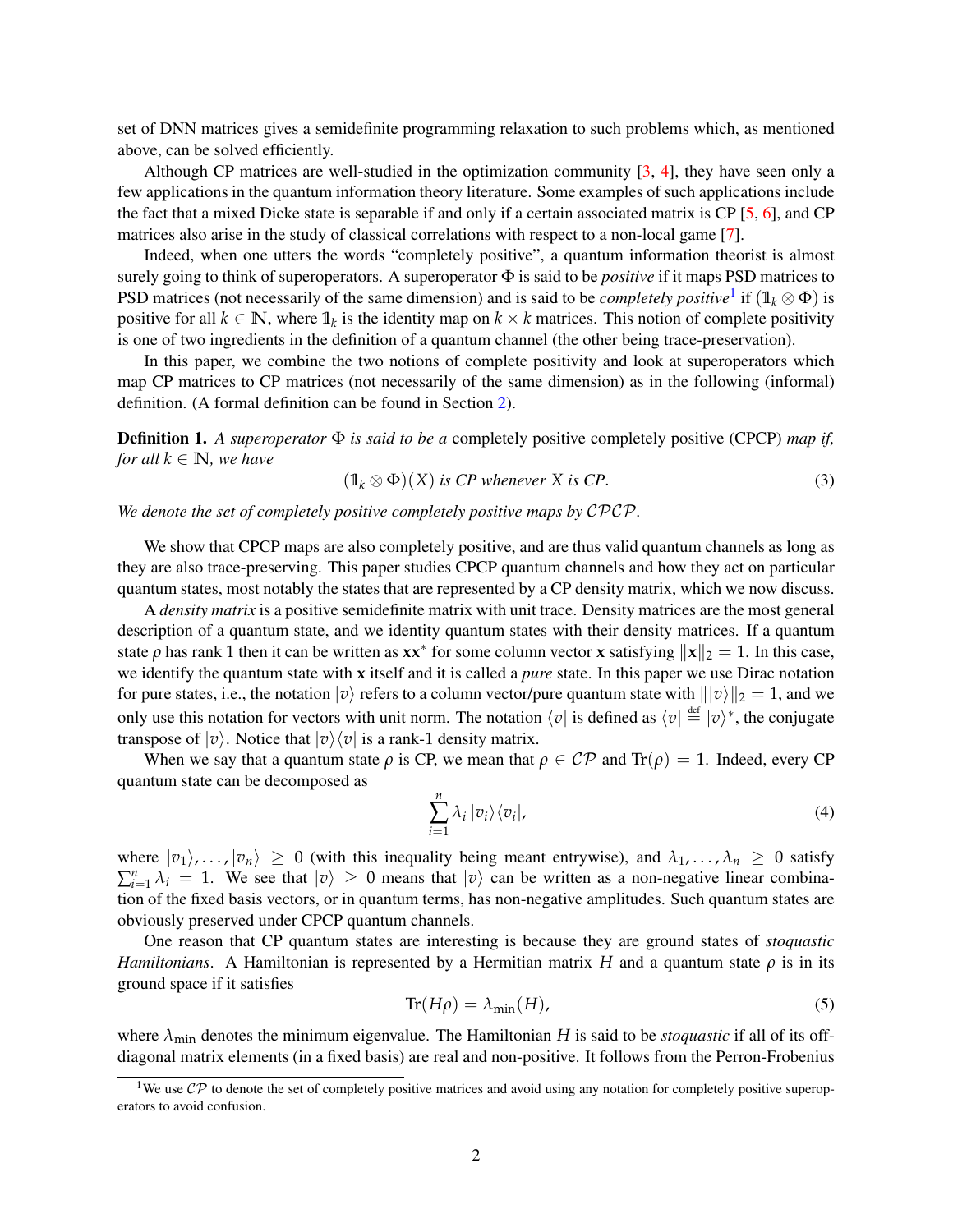theorem that there exists a ground state of such a Hamiltonian that is CP. These quantum states are wellsuited to Quantum Monte Carlo methods since they avoid the so-called *Sign Problem* and can thus be efficiently simulated [\[8\]](#page-26-4). Dealing with the Sign Problem is one of the biggest challenges in the study of many-body quantum systems. Therefore, deciding whether a quantum state is CP (in some basis) is very closely related to the task of deciding whether it can be simulated efficiently using Quantum Monte Carlo methods.

To give a framework for studying CP quantum states and CPCP quantum channels, we examine them from the perspective of a resource theory. Resource theories [\[9\]](#page-26-5) have been very effective for studying other interesting notions in quantum mechanics such as entanglement [\[10\]](#page-26-6), coherence [\[11\]](#page-26-7), and quantum computation with stabilizer states and operations [\[12\]](#page-26-8), to name a few. Briefly, a resource theory has a set of *free resources* (in our context, CP quantum states) and a set of *free operations* which preserve the free states (in our context, CPCP quantum channels). A quantum state which is not free is said to be *resourceful*. In this paper, we introduce and explore the resource theory for non-negativity of quantum amplitudes that arises from considering these sets of free states and free operations. In particular, we investigate questions such as:

- How resourceful is a particular state?
- What is the most resourceful state?
- Can we experimentally witness non-freeness of a state?
- Are free operations physically or operationally motivated?

The resource theory we develop in this paper has close connections to other possible and existing resource theories. Another definition of a pure CP quantum state  $|v\rangle$  is that each of its entries has the same relative phase, i.e., there exists  $\theta \in [0, 2\pi)$  such that  $e^{i\theta} |v\rangle \ge 0$ . This is because this phase does not appear in the outer product  $|v\rangle\langle v|$ . So, the resource theory of non-negative amplitudes could equivalently be considered as a resource theory of "phaseyness", which is closely related to the already-investigated resource theory of "imaginarity" [\[13,](#page-26-9) [14\]](#page-26-10). Also, since CP quantum states are efficiently simulatible, this resource theory is closely related the resource theory of efficient simulatible quantum states. Towards the end of the paper, we compare the resource theory of non-negative amplitudes to the resource theory of coherence.

Paper organization. We introduce our notation and mathematical preliminaries needed for our results in Section [2.](#page-2-0) We then start building up our resource theory by exploring its set of free states in Section [3,](#page-3-0) which as mentioned earlier are the CP quantum states. In Section [4](#page-5-0) we explore the cone dual to the set of free states, which act for witnesses of this resource. In Section [5](#page-6-0) we introduce various families of quantum channels that preserve these free states and thus act as free operations in this resource theory. We then explore various ways of measuring how resourceful a state is in Section [6](#page-17-0) and discuss the most resourceful state. We then close in Section [7](#page-24-0) with some remarks about how this resource theory relates to the resource theory of coherence, and in Section [8](#page-25-3) with some open questions.

## <span id="page-2-0"></span>2 Mathematical preliminaries and notation

Our notation and terminology is mostly standard in quantum information theory, so we direct the reader to the books [\[15,](#page-26-11) [16\]](#page-26-12) for a more thorough introduction. We use "kets" like  $|v\rangle$ ,  $|w\rangle \in \mathbb{C}^n$  to denote complex column vectors with (Euclidean) norm 1, which represent pure quantum states, and we use boldface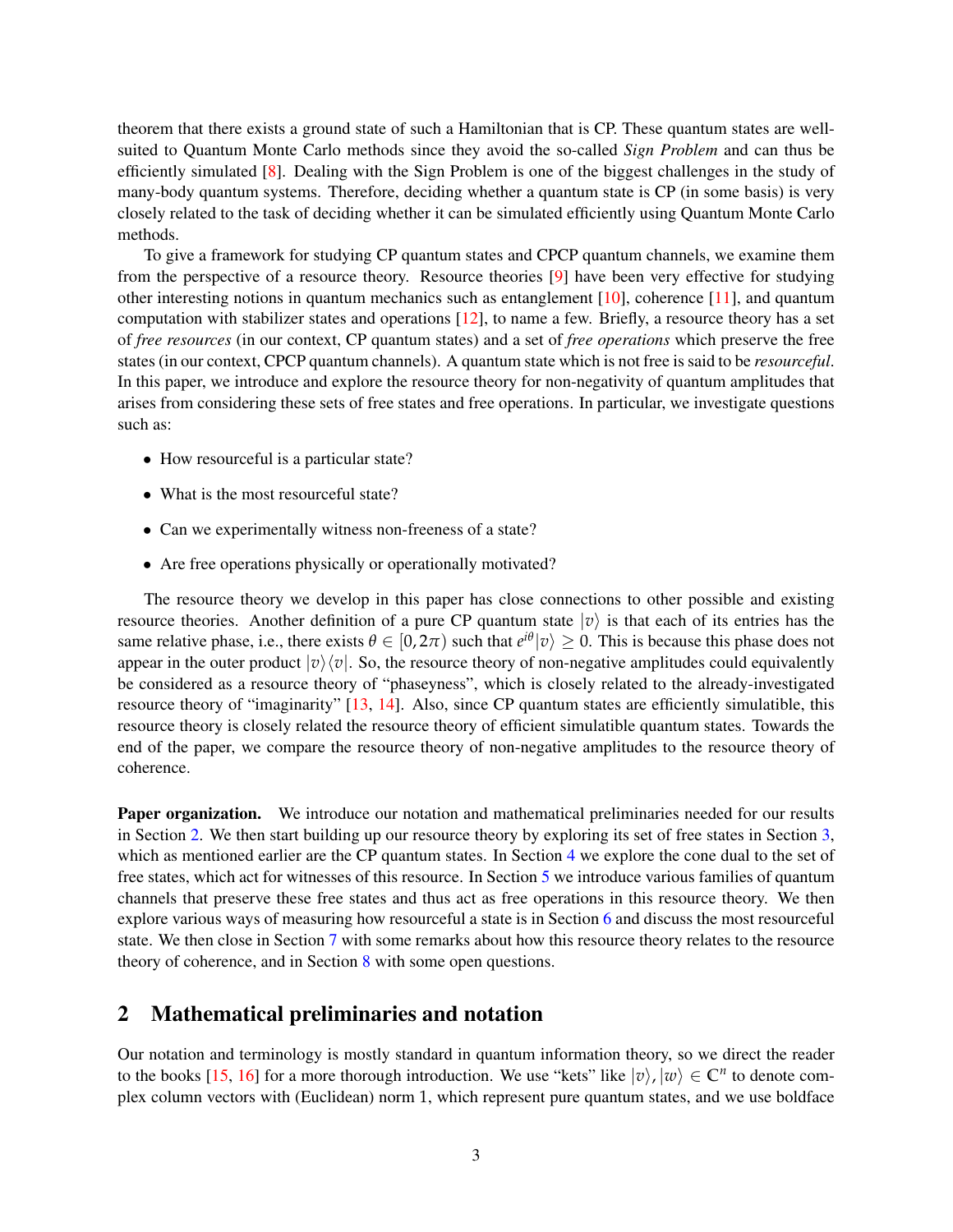lowercase letters like  $v, w \in \mathbb{C}^n$  to denote column vectors whose norms perhaps differ from 1. The standard (computational) basis of  $\mathbb{C}^n$  is  $\{|j\rangle\}_{j=0}^{n-1}$ . We use  $M_{m,n}$  to denote the set of  $m \times n$  complex matrices,  $M_n = M_{n,n}$ , and  $\mathcal{D}_n \subset M_n$  to denote the set of  $n \times n$  density matrices (i.e., positive semidefinite matrices with trace 1, which represent mixed quantum states).

Standard inequality signs are meant entrywise, so that  $|v\rangle \ge 0$  means that every entry of  $|v\rangle \in \mathbb{C}^n$  is real and non-negative, and  $A \ge 0$  means the same for the entries of  $A \in M_n$ . On the other hand, we use alternative inequality signs, as in  $A \succeq 0$  and  $A \preceq B$ , to refer to the Loewner partial order, i.e., they mean that *A* and  $B - A$  are Hermitian positive semidefinite, respectively.

The set of linear maps from  $M_n$  to  $M_m$  is denoted by  $\mathcal{L}(M_n, M_m)$ . Of particular interest are the linear maps  $\Phi \in \mathcal{L}(M_n, M_m)$  that are both *completely positive*, i.e.,

$$
(\mathbb{1}_k \otimes \Phi)(X) \succeq 0 \text{ whenever } 0 \le X \in M_k \otimes M_n, \tag{6}
$$

where  $\mathbb{1}_k \in \mathcal{L}(M_k, M_k)$  is the identity map, and *trace-preserving*, i.e.,

$$
Tr(\Phi(X)) = Tr(X) \text{ for all } X \in M_n. \tag{7}
$$

Linear maps with these two properties represent *quantum channels*, and some particularly important examples include the *partial traces*

$$
\text{Tr}_1: M_m \otimes M_n \to M_n \text{ defined by } \text{Tr}_1(A \otimes B) = \text{Tr}(A)B \text{ for all } A \in M_m, B \in M_n; \qquad (8)
$$

$$
\text{Tr}_2: M_m \otimes M_n \to M_m \text{ defined by } \text{Tr}_2(A \otimes B) = \text{Tr}(B)A \text{ for all } A \in M_m, B \in M_n. \tag{9}
$$

A linear map  $\Phi \in \mathcal{L}(M_n, M_m)$  is completely positive if and only if its *Choi matrix* 

<span id="page-3-1"></span>
$$
J(\Phi) \stackrel{\text{def}}{=} \sum_{i,j=0}^{n-1} |i\rangle\langle j| \otimes \Phi(|i\rangle\langle j|)
$$
 (10)

is positive semidefinite [\[17\]](#page-26-13), and trace-preservation of  $\Phi$  is equivalent to  $Tr_2(I(\Phi)) = I_n$ , where  $I_n \in M_n$ is the  $n \times n$  identity matrix. Equivalently,  $\Phi$  is completely positive if and only if it can be written in the form  $\Phi(X) = \sum_{j=1}^{k} A_j X A_j^*$  for some family of matrices  $\{A_1, \ldots, A_k\} \subset M_{m,n}$  called *Kraus operators*, and trace-preservation of  $\Phi$  is equivalent to  $\sum_{j=1}^{k} A_j^* A_j = I_n$ .

## <span id="page-3-0"></span>3 Free states: Normalized completely positive matrices

Every quantum resource theory consists of two components: a subset  $\mathcal{F}_n \subseteq \mathcal{D}_n$  consisting of *free states*, which are the states that are "useless" at the particular task(s) considered by the resource theory, and a set of quantum channels that send  $\mathcal{F}_n$  to  $\mathcal{F}_m$  (called *free operations*) [\[9,](#page-26-5) [18\]](#page-26-14).

For the present resource theory, the free pure states are simply those that have non-negative amplitudes with respect to some fixed basis of  $\mathbb{C}^n$  (which we assume is simply the computational basis for convenience). Equivalently, since pure states are only defined up to global phase, these are the pure states in which all entries have the same phase as each other. In other words,  $|v\rangle$  is free if and only if there exists  $\theta \in [0, 2\pi)$  such that  $e^{i\theta} |v\rangle$  has real and non-negative amplitudes. For mixed states, the free states are simply the convex combinations of (projections onto) these pure states:

$$
\mathcal{CP}_n \stackrel{\text{def}}{=} \left\{ \sum_{j=1}^m p_j |v_j\rangle \langle v_j| \in \mathcal{D}_n : |v_1\rangle, \ldots, |v_m\rangle \geq 0, \ p_1, \ldots, p_m \geq 0, \ \sum_{j=1}^m p_j = 1, \ m \in \mathbb{N} \right\}.
$$
 (11)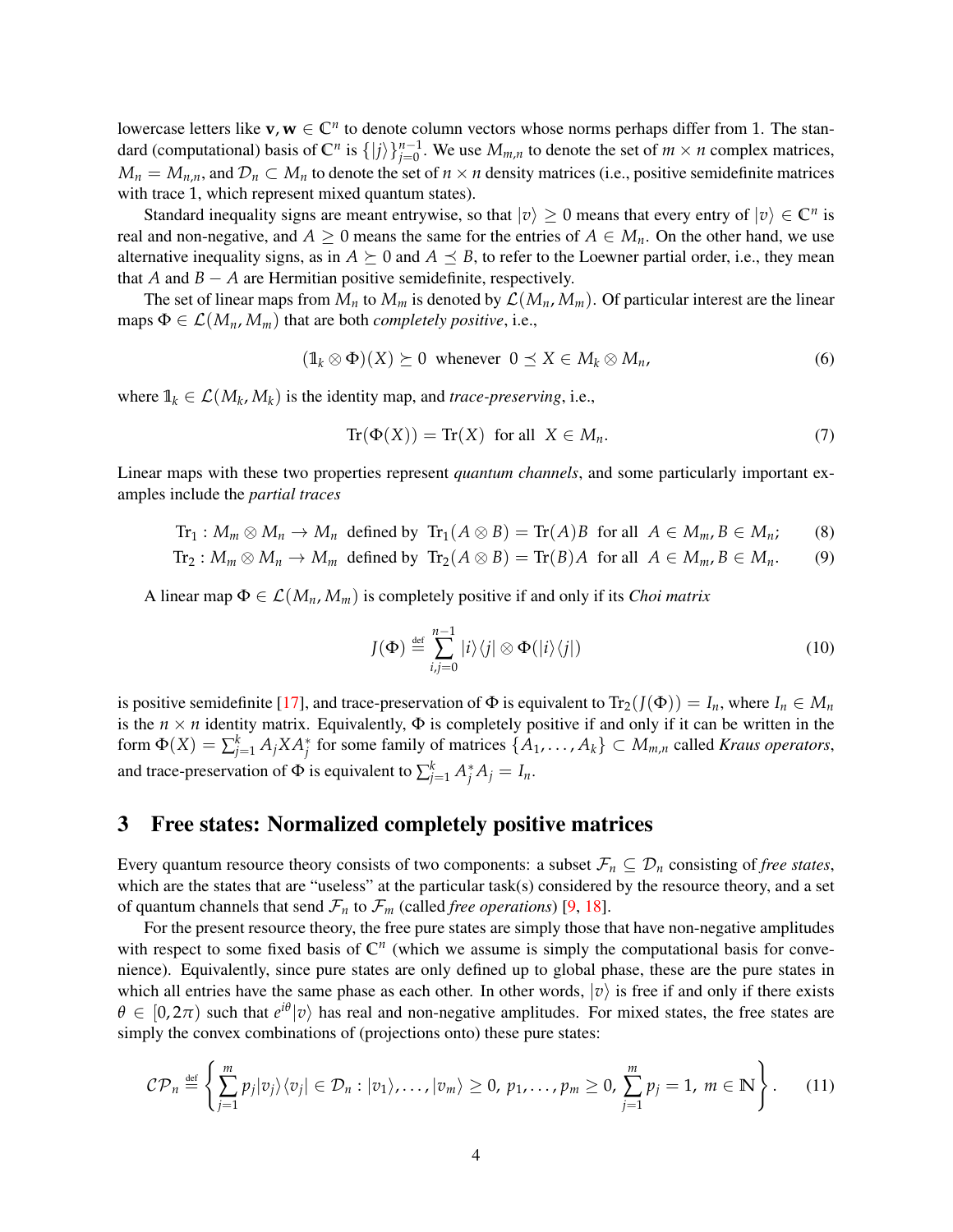Equivalently, the set  $\mathcal{CP}_n$  consists of the reduced states that are obtainable after tracing out one half of a pure state with non-negative amplitudes:

$$
\mathcal{CP}_n = \{ \text{Tr}_1(|v\rangle\langle v|) \in \mathcal{D}_n : 0 \leq |v\rangle \in \mathbb{C}^m \otimes \mathbb{C}^n, m \in \mathbb{N} \}. \tag{12}
$$

Indeed, this equivalence follows immediately from that fact that we can write every  $0 \le |v\rangle \in \mathbb{C}^m \otimes \mathbb{C}^n$ as  $|v\rangle = \sum_{i=0}^{m-1}$  $\int_{j=0}^{m-1} |j\rangle \otimes \sqrt{p_j} |v_j\rangle$  for some non-negative  $\{p_j\}$  and entrywise non-negative  $\{|v_j\rangle\}$ . A pure state  $|v\rangle \in \mathbb{C}^m \otimes \mathbb{C}^n$  for which  $\text{Tr}_1(|v\rangle\langle v|) = \rho$  is called a *purification* of  $\rho$ , so Equation [\(12\)](#page-4-0) says that  $\mathcal{CP}_n$  consists exactly of the density matrices that have an entrywise non-negative purification.

Determining whether or not a particular mixed state  $\rho$  is free (i.e., determining if  $\rho \in CP_n$ ) is NPhard [\[2\]](#page-25-1), so we sometimes work with the set of *doubly non-negative* density matrices instead:

<span id="page-4-1"></span><span id="page-4-0"></span>
$$
\mathcal{DNN}_n \stackrel{\text{def}}{=} \{ \rho \in \mathcal{D}_n : \rho \ge 0 \}. \tag{13}
$$

Membership in  $\mathcal{DNN}_n$  can be determined straightforwardly, which makes it much easier to work with in many settings. It is straightforward to see that  $\mathcal{CP}_n \subseteq \mathcal{DNN}_n$ , and it is true (but not straightforward to see) that equality holds if and only if  $n \leq 4$  [\[1\]](#page-25-0). When  $n \geq 5$ , there are density matrices with non-negative entries that nonetheless are not completely positive (and thus not free in this resource theory), with one simple example [\[19\]](#page-26-15) being

$$
\rho = \frac{1}{9} \begin{bmatrix} 1 & 1 & 0 & 0 & 1 \\ 1 & 2 & 1 & 0 & 0 \\ 0 & 1 & 2 & 1 & 0 \\ 0 & 0 & 1 & 1 & 1 \\ 1 & 0 & 0 & 1 & 3 \end{bmatrix} \in \mathcal{DNN}_5 \backslash \mathcal{CP}_5.
$$
 (14)

In particular, the fact that this mixed state is not completely positive means that, despite its entries all being real and non-negative, it does not have a purification with real and non-negative entries. We verify that the state [\(14\)](#page-4-1) is not completely positive in Section [4](#page-5-0) (though this example is well-known in the literature of completely positive matrices).

#### 3.1 The completely positive rank

It is worth emphasizing that the number of terms required in the convex sum in Equation [\(11\)](#page-3-1) (or equivalently, the dimension *m* needed in Equation [\(12\)](#page-4-0)) is indeed finite, and we can choose  $m \leq n^2 + 1$ by Carathéodory's Theorem. The minimum number of terms *m* needed to represent a particular state  $\rho \in \mathcal{CP}_n$  in this way is called its *completely positive rank* (CP-rank), and the argument we just provided shows that the CP-rank of every CP state is no greater than  $n^2 + 1$ . In fact, this bound can be reduced by roughly a factor of 2: it was shown in [\[20\]](#page-26-16) that the CP-rank of every CP state is at most  $n(n+1)/2 - 1$ , but the best possible upper bound is not known in general (for example, when  $n = 5$ , the maximum CP-rank is 6 [\[21\]](#page-26-17), which is smaller than the general upper bound of  $5(5+1)/2-1=14$ ).

The central problem investigated in [\[22\]](#page-26-18) was whether or not a given pure quantum state in a tensor product space could be transformed via local unitary operations into one that has non-negative entries. The Schmidt decomposition tells us that for every pure state  $|v\rangle \in \mathbb{C}^m \otimes \mathbb{C}^n$ , there exist unitary matrices  $U_1 \in M_m$  and  $U_2 \in M_n$  such that  $(U_1 \otimes U_2)|v\rangle = \sum_j \lambda_j |j\rangle \otimes |j\rangle \geq 0$ , where  $\{\lambda_j\}$  are the (nonnegative) Schmidt coefficients of  $|v\rangle$ . The following proposition uses the CP-rank to answer the variant of this question where we only have unitary freedom on one half of the state, rather than both halves.

**Proposition 1.** Suppose  $|v\rangle \in \mathbb{C}^m \otimes \mathbb{C}^n$  is a pure state. There exists a unitary matrix  $U \in M_m$  such that  $(U \otimes I_n)|v\rangle \geq 0$  *if and only if*  $\text{Tr}_1(|v\rangle\langle v|)$  *is completely positive with CP-rank*  $\leq m$ *.*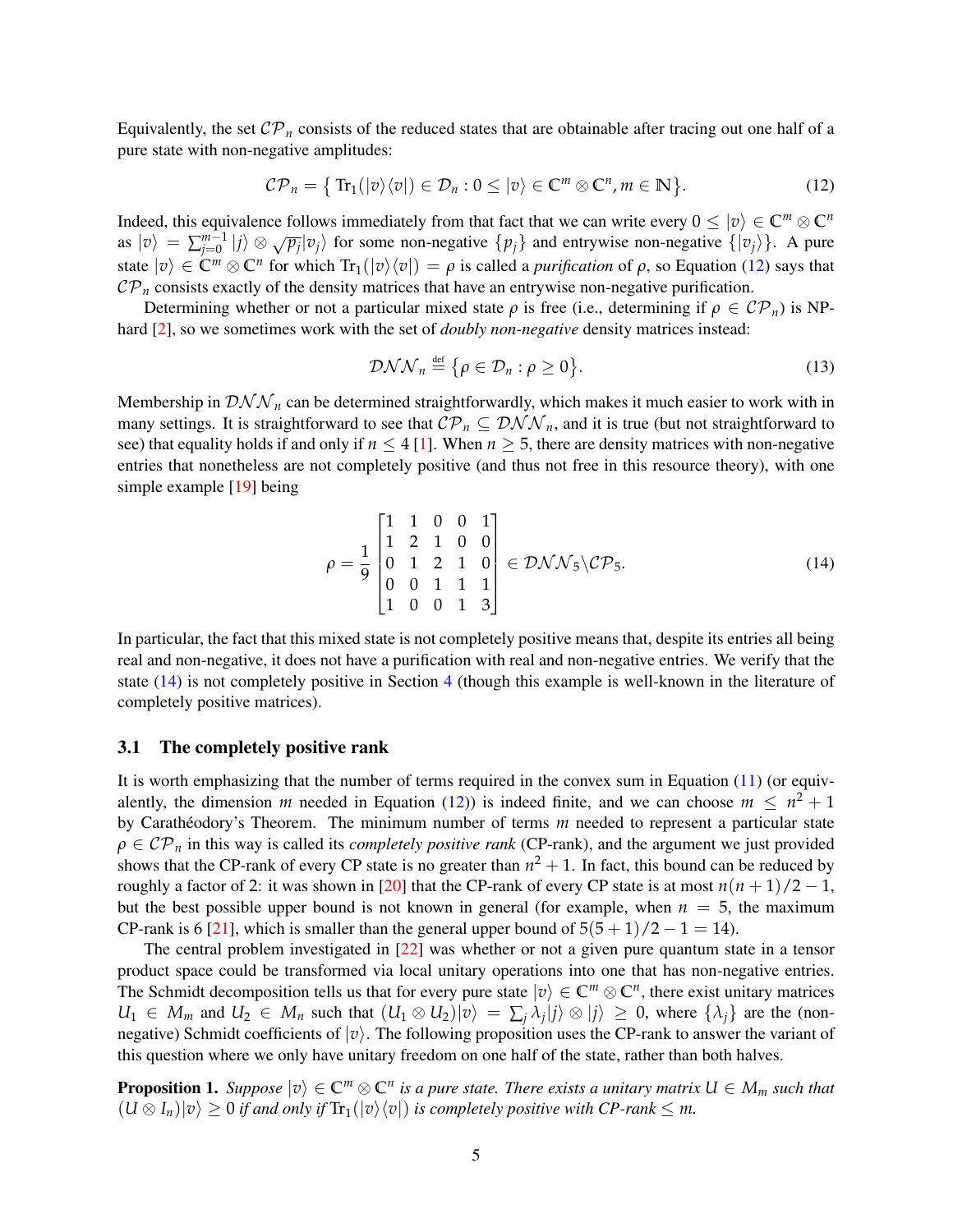*Proof.* For the "only if" direction, suppose that there is a unitary matrix *U* such that  $|w\rangle := (U \otimes I_n)|v\rangle \ge 0$ . If we write  $|w\rangle = \sum_{i=0}^{m-1}$  $\left| \begin{array}{l} m{-}1 \\ j \end{array} \right| j \rangle \otimes \mathbf{w_j},$  then  $\mathbf{w_j} \geq 0$  for each *j*, then

$$
\operatorname{Tr}_{1}(|v\rangle\langle v|) = \operatorname{Tr}_{1}(|w\rangle\langle w|) = \sum_{j=0}^{m-1} \mathbf{w}_{j} \mathbf{w}_{j}^{*},
$$
\n(15)

which is completely positive with  $CP$ -rank  $\leq m$ .

The "if" direction follows by reversing the above argument and noting that given two pure states  $|v\rangle$ ,  $|w\rangle \in \mathbb{C}^m \otimes \mathbb{C}^n$ , they satisfy  $\text{Tr}_1(|v\rangle\langle v|) = \text{Tr}_1(|w\rangle\langle w|)$  if and only if there exists a unitary matrix  $U \in M_m$  such that  $|w\rangle = (U \otimes I_n)|v\rangle$  [\[15,](#page-26-11) Theorem 2.12].  $\Box$ 

However, determining whether or not such a local unitary transformation exists in the multipartite case (i.e., where we have three or more tensor factors, rather than just two) seems much more difficult.

## <span id="page-5-0"></span>4 Witnesses: Copositive matrices

A real symmetric matrix  $W \in M_n$  is called *copositive* if  $\langle v | W | v \rangle > 0$  whenever  $|v\rangle > 0$ , or equivalently, if  $Tr(W\rho) \ge 0$  whenever  $\rho \in \mathcal{CP}_n$ . In other words, copositive matrices are the members of the dual cone of  $\mathcal{CP}_n$ , if we think of  $\mathcal{CP}_n$  as a subset of the vector space of real symmetric  $n \times n$  matrices. However, in our setting of quantum information theory, it is much more natural to regard  $\mathcal{CP}_n$  as a subset of the *complex Hermitian*  $n \times n$  matrices. When we do this, the dual cone  $\mathcal{CP}_n^{\circ}$  actually consists not only of copositive matrices, but also any Hermitian matrix *W* whose entrywise real part<sup>[2](#page-5-1)</sup>  $\Re(W)$  is copositive:

$$
\mathcal{CP}_n^{\circ} = \{ W = W^* \in M_n : \Re(W) \text{ is copositive} \}. \tag{16}
$$

In other words,  $\mathcal{CP}_n^{\circ}$  consists of the copositive matrices plus arbitrary imaginary part (subject to Hermiticity). Indeed, if *W* is such a matrix then  $Tr(W\rho) = Tr(\Re(W)\rho) \ge 0$  whenever  $\rho \in CP_n$  thanks to Hermiticity of *W* and realness of  $\rho$ . Note that unlike the members of  $\mathcal{CP}_n$ , we do not place any normalization condition on the members of  $\mathcal{CP}_n^{\circ}$ , as it is a cone.

A standard separating hyperplane argument shows that for every density matrix  $\rho \notin \mathcal{CP}_n$ , there exists  $W \in CP_n^{\circ}$  for which  $Tr(W\rho) < 0$ . In fact, *W* can always be chosen to be real, if desired, and hence a copositive matrix. For this reason, we think of copositive matrices as witnesses for the resourcefulness of the non-free state *ρ* (just like every entangled state can be verified to be entangled via some entanglement witness). Furthermore, this method provides a way of demonstrating the resourcefulness of a state that is directly measurable in a lab—*W* can be thought of as an observable that we measure in a system with state  $\rho$ , and Born's rule tells us that  $Tr(W\rho) < 0$  is the average result of that measurement.

It is clear that if a symmetric matrix  $W \in M_n$  can be written as the sum of a positive semidefinite matrix and an entrywise non-negative matrix then it is copositive, since  $Tr(W\rho) \ge 0$  for all  $\rho \in CP_n$ . In fact, the matrices of this form are exactly the real parts of the members of the dual cone of the doubly non-negative density matrices:<sup>[3](#page-5-2)</sup>

$$
\mathcal{DNN}_n^{\circ} = \{ W = W^* \in M_n : \Re(W) = X + Y, X \succeq 0, Y \ge 0 \}. \tag{17}
$$

Since  $\mathcal{CP}_n \subseteq \mathcal{DNN}_n$  with equality if and only if  $n \leq 4$ , it follows immediately from standard results about dual cones (see [\[23\]](#page-27-0), for example) that  $\mathcal{DNN}_n^{\circ} \subseteq \mathcal{CP}_n^{\circ}$  with equality if and only if  $n \leq 4$  as well.

<span id="page-5-2"></span><span id="page-5-1"></span><sup>&</sup>lt;sup>2</sup>We mean "real part" entrywise, not in the sense of the Hermitian + skew-Hermitian Cartesian decomposition.

<sup>&</sup>lt;sup>3</sup>Again, we are considering  $\mathcal{DNN}_n$  as a subset of the set of complex Hermitian matrices. If we considered it as a subset of real symmetric matrices, its dual cone  $\mathcal{DNN}_n^{\circ}$  would be the same, except its members would all be real.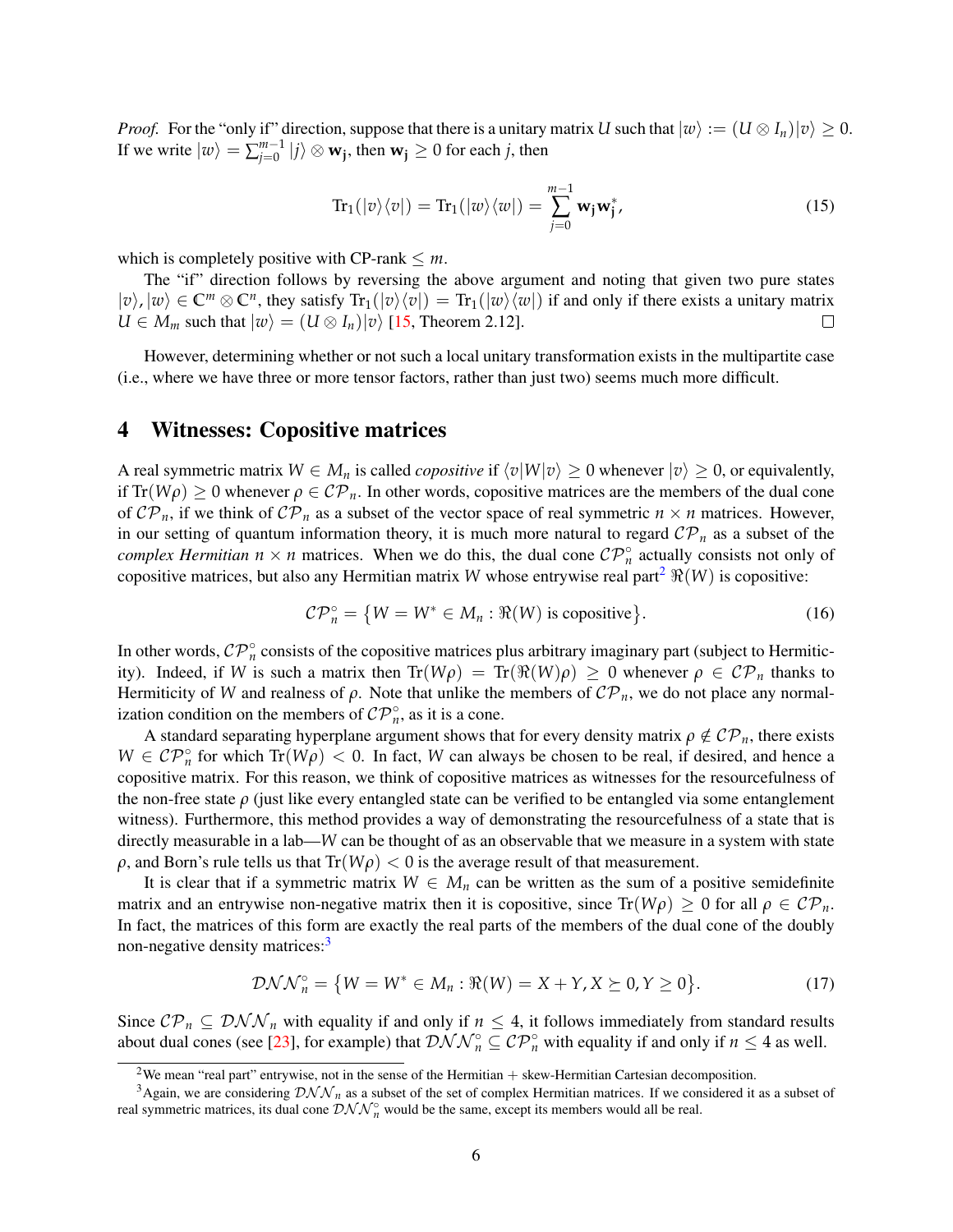The most well-known matrix that is copositive but not a member of  $\mathcal{DNN}_n^{\circ}$  is the *Horn matrix* [\[19\]](#page-26-15) *W*<sub>1</sub>, where for  $x \ge 1$  we define

<span id="page-6-2"></span>
$$
W_x = \begin{bmatrix} 1 & -1 & x & x & -1 \\ -1 & 1 & -1 & x & x \\ x & -1 & 1 & -1 & x \\ x & x & -1 & 1 & -1 \\ -1 & x & x & -1 & 1 \end{bmatrix}.
$$
 (18)

In fact, the Horn matrix  $W_1$  verifies that the density matrix  $\rho$  from Equation [\(14\)](#page-4-1) is indeed not completely positive as we claimed earlier, since  $Tr(W_1 \rho) = -1/9 < 0$ .

To confirm that  $W_x \notin \mathcal{DNN}_n^{\circ}$  for all  $x \geq 1$ , we can simply use semidefinite programming. To verify that  $W_1$  is indeed copositive, we compute

$$
\mathbf{v}^{\top} W_1 \mathbf{v} = \frac{\sum_{j=1}^{5} v_j (v_j - v_{j+1} + v_{j+2} + v_{j+3} - v_{j+4})^2 + 4 \sum_{j=1}^{5} v_j v_{j+1} v_{j+3}}{v_1 + v_2 + v_3 + v_4 + v_5} \ge 0
$$
(19)

whenever  $0 \neq v \geq 0$ , where the subscripts above are taken modulo 5. Copositivity of  $W_x$  when  $x > 1$ then also follows by just noting that  $W_x$  is the sum of  $W_1$  and an entrywise non-negative matrix. More generally, to show that a matrix is (or is not) copositive or completely positive, we can make use of semidefinite programming hierarchies like the one introduced in [\[24\]](#page-27-1).

## <span id="page-6-0"></span>5 Free operations: Completely positive-preserving and completely positive completely positive maps

The free operations in this resource theory are the quantum channels  $\Phi \in \mathcal{L}(M_n, M_m)$  that preserve complete positivity. We refer to such channels as *CP-preserving*, and they satisfy

$$
\Phi(X) \in \mathcal{CP}_m \text{ whenever } X \in \mathcal{CP}_n. \tag{20}
$$

It is natural to ask which CP-preserving channels remain CP-preserving upon tensoring them with an identity channel of arbitrary size (i.e., when they act on just part of a quantum state rather than the whole state). For this reason, we call a linear map  $\Phi \in \mathcal{L}(M_n, M_m)$  a *completely positive completely positive (CPCP) map* if it satisfies

$$
(\mathbb{1}_k \otimes \Phi)(X) \in \mathcal{CP}_{km} \text{ whenever } X \in \mathcal{CP}_{kn}.
$$
 (21)

Equivalently, a linear map is CPCP if  $\mathbb{1}_k \otimes \Phi$  is CP-preserving for all  $k \geq 1$ . If we instead regard CPCP channels as the free operations then, in the terminology of [\[9\]](#page-26-5), it gives this resource theory a tensor product structure.

The first result of this section characterizes CPCP maps in a few other ways that are analogous to the various well-known characterizations of completely positive maps.

<span id="page-6-1"></span>**Theorem 1.** *Suppose*  $\Phi \in \mathcal{L}(M_n, M_m)$ *. The following are equivalent:* 

- $(a)$   $\Phi$  *is CPCP.*
- *(b) J*(Φ) *is completely positive (as a matrix).*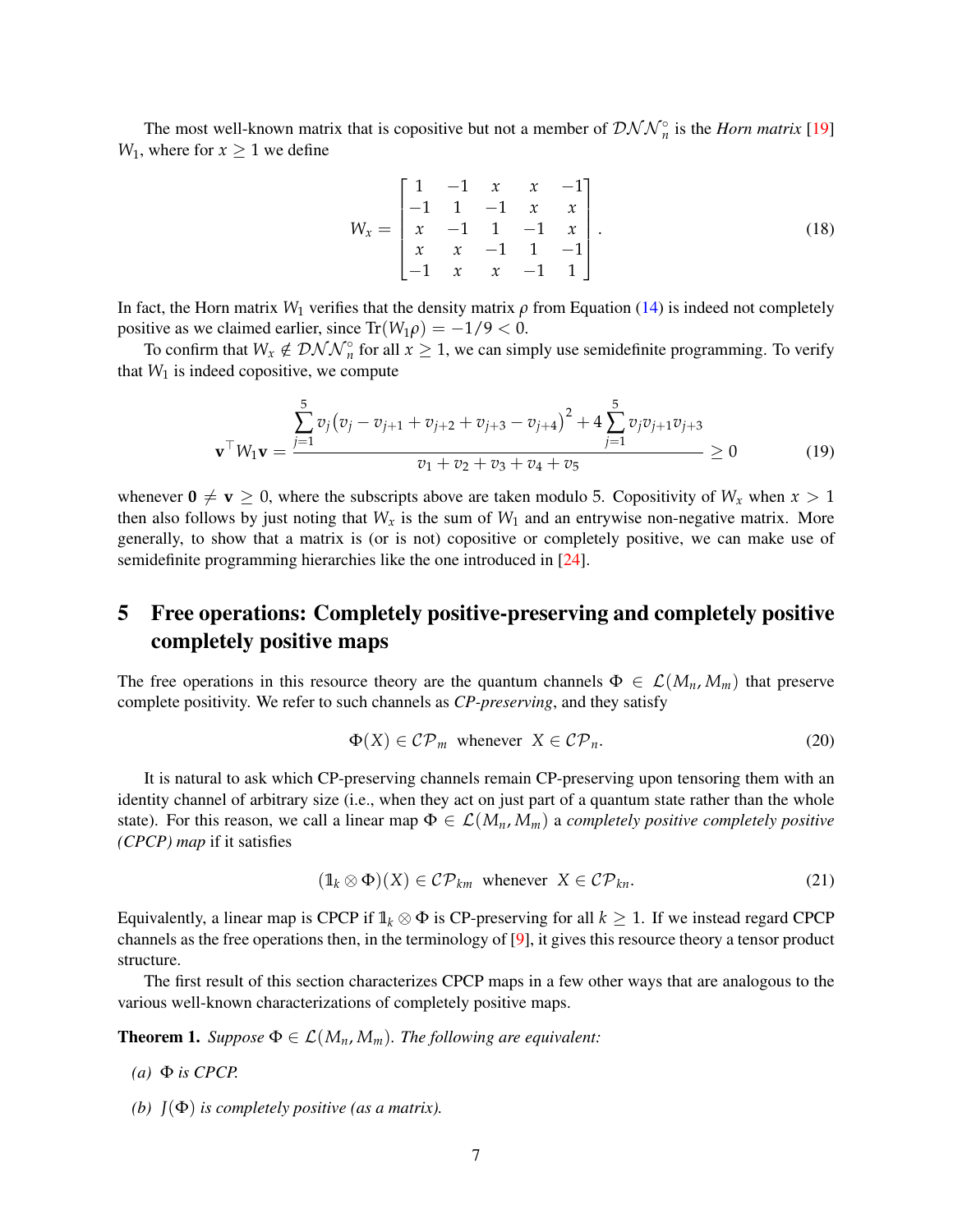*(c)* Φ *is completely positive (as a linear map) and has a family of real entrywise non-negative Kraus operators.*

*Furthermore, the CP-rank of J*(Φ) *is the minimal number of entrywise non-negative Kraus operators possible in (c).*

*Proof.* The fact that (a) implies (b) follows simply from the fact that  $\sum_{i,j=0}^{n-1}$  $\sum_{i,j=0}^{n-1} |i\rangle\langle j| \otimes |i\rangle\langle j|$  is completely positive, so  $J(\Phi) = (\mathbb{1}_n \otimes \Phi) \left( \sum_{i,j=0}^{n-1} \right)$  $\int_{i,j=0}^{n-1} |i\rangle\langle j| \otimes |i\rangle\langle j|$  is also completely positive.

The fact that (b) implies (c) can be seen by noting that if  $J(\Phi)$  is CP then we can write  $J(\Phi)$  =  $\sum_{j=1}^m$  **v**<sub>j</sub>**v**<sub>j</sub><sup>\*</sup> for some entrywise non-negative column vectors  $\{v_1, \ldots, v_m\}$ . Then  $\Phi(X) = \sum_{j=1}^m A_j X A_j^*$ , where  $A_j$  = mat( $v_j$ ) is the column-by-column matricization of  $v_j$ . Since each  $v_j$  is entrywise nonnegative, so is each  $A_j$ . The "furthermore" part of the theorem can be seen by reversing the previous argument: if *m* is the least integer for which we can write  $\Phi(X) = \sum_{j=1}^{m} A_j X A_j^*$  with each  $A_j$  entrywise non-negative, then letting  $\mathbf{v}_j = \text{vec}(A_j)$  be their vectorizations shows that  $J(\Phi) = \sum_{j=1}^m \mathbf{v}_j \mathbf{v}_j^*$  has CP-rank equal to *m*.

Finally, to see that (c) implies (a) just notice that if  $X = \sum_{i=1}^{\ell} \mathbf{v}_i \mathbf{v}_i^*$  is completely positive (with  $\mathbf{v_i} \geq 0$  for all *i*) and  $\{A_1, \ldots, A_m\}$  are the entrywise non-negative Kraus operators of  $\Phi$ , then  $(I_k \otimes A_i)\mathbf{v_i}$ is also entrywise non-negative, so

$$
(\mathbb{1}_k \otimes \Phi)(X) = \sum_{j=1}^m (I_k \otimes A_j) \left( \sum_{i=1}^\ell \mathbf{v}_i \mathbf{v}_i^* \right) (I_k \otimes A_j)^* = \sum_{j=1}^m \sum_{i=1}^\ell \left( (I_k \otimes A_j) \mathbf{v}_i \right) \left( (I_k \otimes A_j) \mathbf{v}_i \right)^* \tag{22}
$$

is also completely positive for all  $k \in \mathbb{N}$ .

The above characterization of the Kraus operators of CPCP maps shows that CPCP maps are exactly the same as the maps that are positively factorizable via an abelian algebra, as concurrently investigated in [\[25,](#page-27-2) Theorem 3.2]. It also immediately gives us the following corollary.

<span id="page-7-0"></span>Corollary 1. *The set* CPCP *is a convex cone and is closed under composition (when the composition is well-defined).*

*Proof.* The fact that  $\mathcal{CPCP}$  is a convex cone follows immediately using Theorem  $1(c)$  $1(c)$ . To see that it is closed under composition, notice that if we have a CPCP map  $\Phi_1$  with Kraus operators  $\{A_1, \ldots, A_m\}$ (where each have entrywise non-negative entries) and another CPCP map  $\Phi_2$  with Kraus operators  $\{B_1, \ldots, B_\ell\}$ (where each has entrywise non-negative entries), then the composition  $\Phi_2 \circ \Phi_1$  has Kraus operators

$$
\{B_j A_k : j \in \{1, ..., \ell\}, k \in \{1, ..., m\}\}\
$$
 (23)

and each of these clearly have non-negative entries as well, so  $\Phi_2 \circ \Phi_1$  is thus CPCP.  $\Box$ 

We also have the following corollary concerning CPCP *quantum channels* (i.e., members of CPCP that are trace-preserving), which follows via the same argument used to prove Corollary [1.](#page-7-0)

<span id="page-7-1"></span>Corollary 2. *The set of CPCP channels is convex and closed under composition (when the composition is well-defined).*

While we are not aware of a simple characterization of CP-preserving maps that is analogous to the one for CPCP maps above, we can at least see that these two sets are different (in all dimensions) by noting that if  $\{|v_0\rangle, |v_1\rangle, \ldots, |v_{n-1}\rangle\}$  is any orthonormal basis of  $\mathbb{C}^n$  other than the standard basis, then at least one entry of at least one of  $|v_0\rangle\langle v_0|, |v_1\rangle\langle v_1|, \ldots, |v_{n-1}\rangle\langle v_{n-1}|$  must *not* be real and non-negative (after

 $\Box$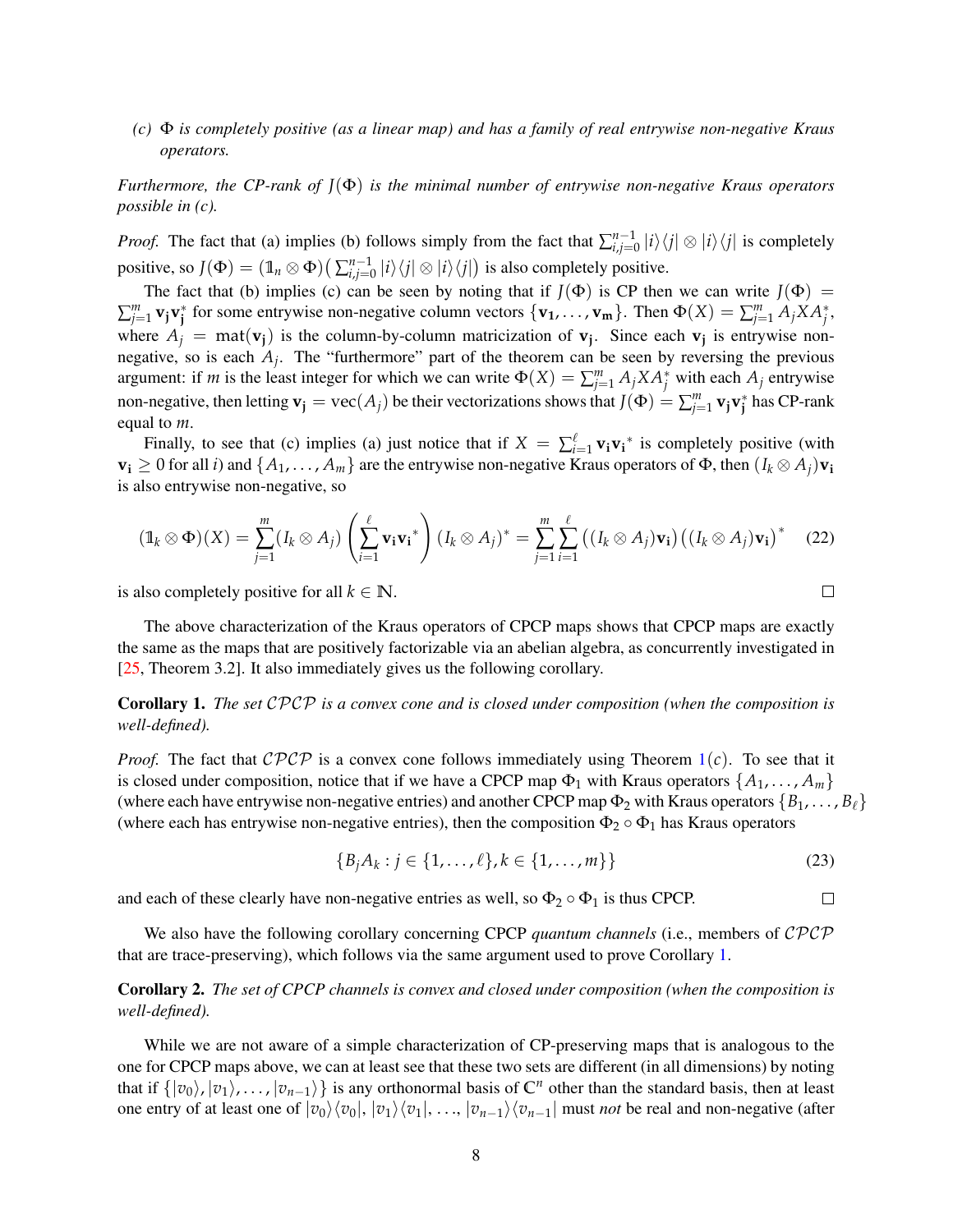all, they add up to the identity matrix, which has all off-diagonal entries equal to 0). It follows that the measure-and-prepare channel  $\Phi \in \mathcal{L}(M_n, M_n)$  defined by

$$
\Phi(X) = \sum_{j=0}^{n-1} \left( \langle v_j | X | v_j \rangle \right) |j\rangle \langle j| \tag{24}
$$

is CP-preserving (after all, if  $X \succeq 0$  then  $\langle v_j | X | v_j \rangle \ge 0$  for all  $j \in \{0, \ldots, n-1\}$ , so  $\Phi(X)$  is completely positive), but is not CPCP (its Choi matrix is  $J(\Phi) = \sum_{i=0}^{n-1}$  $\int_{j=0}^{n-1} |v_j\rangle \langle v_j| \otimes |j\rangle \langle j|$ , which does not have all non-negative real entries, so  $J(\Phi)$  is not completely positive).

If we consider only CPCP *quantum channels* (i.e., we add in the trace-preservation requirement) then CPCP maps simplify considerably.

<span id="page-8-0"></span>**Theorem 2.** *Suppose*  $\Phi \in \mathcal{L}(M_n, M_m)$  *is a quantum channel. The following are equivalent:* 

- $(a)$   $\Phi$  *is CPCP.*
- *(b)* Φ *has a family of entrywise non-negative Kraus operators with at most* 1 *non-zero entry in each row.*

*Proof.* Theorem [1](#page-6-1) gives us all parts of this theorem except for the fact that the entrywise non-negative Kraus operators of Φ have at most one non-zero entry in each row. To see why this is the case, note that if  $\Phi$  is trace-preserving then its Kraus operators  $\{A_k\}$  satisfy  $\sum_k A_k^* A_k = I$ . If we denote the *i*-th column of  $A_k$  by  $a_{i,k}$  then this is equivalent to

$$
\sum_{k} \mathbf{a}_{i,k} \cdot \mathbf{a}_{j,k} = \begin{cases} 1 & \text{if } i = j, \\ 0 & \text{otherwise.} \end{cases}
$$
 (25)

Since  $a_{i,k}$ ,  $a_{j,k} \ge 0$  for all i, j, and k, this implies  $a_{i,k} \cdot a_{j,k} = 0$  whenever  $i \ne j$ . By again using the fact that  $a_{i,k}$ ,  $a_{j,k} \ge 0$ , this then implies that, for each  $\ell$ , either the  $\ell$ -th entry of  $a_{i,k}$  equals 0 or the  $\ell$ -th entry of  $a_{j,k}$  equals 0. Since *i* and *j* were arbitrary, this simply means that the  $\ell$ -th row of  $A_k$  contains at most one non-zero entry, as claimed.  $\Box$ 

When a CPCP quantum channel is furthermore unital (i.e., has  $\Phi(I) = I$ ), it has an even simpler form that can be expressed in terms of *Schur maps*, which are maps of the form

$$
\Phi_A(\rho) = A \odot \rho,\tag{26}
$$

where " $\odot$ " denotes entrywise multiplication. Such a map  $\Phi_A$  is completely positive if and only if  $A \succeq 0$ [\[26\]](#page-27-3), and it is trace-preserving if and only if it is unital if and only if the diagonal entries of *A* all equal 1. We also say that  $\Psi \in \mathcal{L}(M_n, M_n)$  is a *permutation channel* if it can be written in the form

$$
\Psi(\rho) = P\rho P^*,\tag{27}
$$

where *P* is a permutation matrix. Equivalently, there is a permutation  $\sigma$  such that, for all *i* and *j*, the  $(i, j)$ -entry of  $\Psi(\rho)$  equals  $\rho_{\sigma(i), \sigma(j)}$ .

<span id="page-8-1"></span>**Theorem 3.** *Suppose*  $\Phi \in \mathcal{L}(M_n, M_n)$  *is a unital quantum channel. The following are equivalent:* 

- $(a)$   $\Phi$  *is CPCP.*
- *(b)* Φ *has a family of entrywise non-negative Kraus operators with at most* 1 *non-zero entry in each row and in each column.*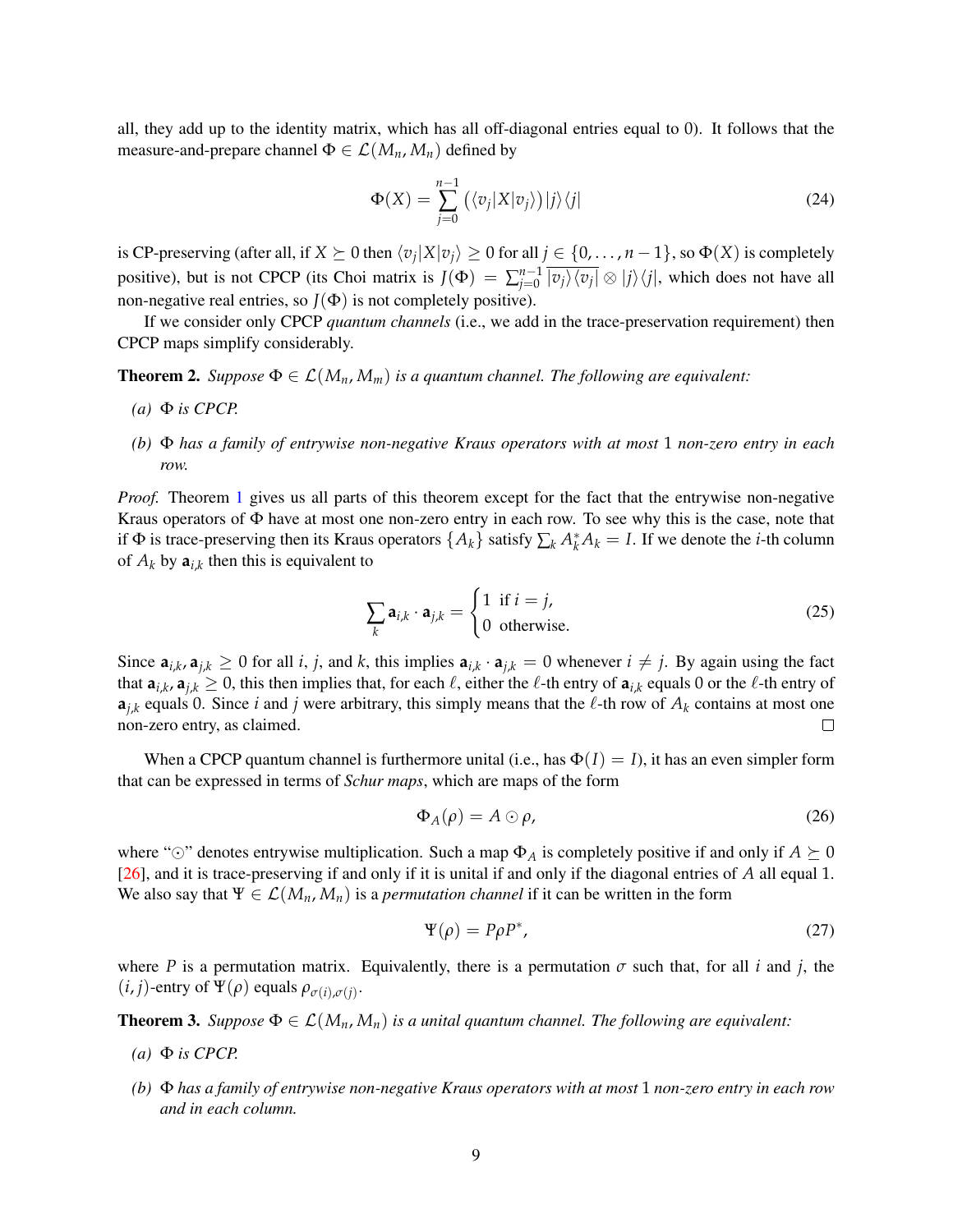## *(c)*  $\Phi$  *is a convex combination of maps of the form*  $\Psi \circ \Phi_A$ *, where*  $\Phi_A$  *is a Schur channel*,  $\Psi$  *is a permutation channel, and A is completely positive.*

*Proof.* The equivalence of (a) and (b) follows almost immediately from Theorem [2:](#page-8-0) we showed in the proof of that theorem that if the entrywise non-negative Kraus operators  $\{A_k\}$  of  $\Phi$  satisfy  $\sum_k A_k^* A_k = I$ then they each have at most one non-zero entry in each row, and a similar argument shows that if  $\Phi$  is unital then  $\sum_k A_k A_k^* = I$ , so each  $A_k$  has at most one non-zero entry in each *column* as well.

To see that (b) and (c) are equivalent, notice that part (b) is equivalent to saying that  $\Phi$  has a family of Kraus operators of the form  $A_k = P_k D_k$ , where  $P_k$  is a permutation matrix and  $D_k$  is an entrywise non-negative diagonal matrix. If  $\mathbf{d}_k = \text{diag}(D_k)$  then it is straightforward to check that

$$
D_k \rho D_k^* = \left(\mathbf{d_k} \mathbf{d_k}^*\right) \odot \rho,\tag{28}
$$

where  $\mathbf{d}_{\mathbf{k}}\mathbf{d}_{\mathbf{k}}^*$  is completely positive, and this argument can be reversed by writing *A* as a convex combination of rank-1 non-negative matrices like  $d_k d_k^*$ .  $\Box$ 

In particular, the above result shows that every unital CPCP quantum channel is a "strictly incoherent operation" [\[27\]](#page-27-4). Such channels are one of the natural choices of free operations in the resource theory of coherence [\[28\]](#page-27-5).

#### 5.1 Examples of CPCP channels

In this subsection, we present several popular types of channels that are CPCP.

• Identity, Pauli-*X*, and classical error channels: The identity channel is

$$
\Phi(\rho) = \rho,\tag{29}
$$

the bit-flip channel, or Pauli-*X* channel, is

$$
\Phi(\rho) = X\rho X,\tag{30}
$$

where *X* is the Pauli *X* matrix (see the upcoming Equation  $(45)$ ). The classical error channel is its convex combination

$$
\Phi(\rho) = p\rho + (1 - p)X\rho X \text{ for } p \in [0, 1],
$$
\n(31)

which is CPCP since the set of CPCP maps is convex.

• Measure (in computational basis)-and-prepare (a CP state) channel:

$$
\Phi(\rho) = \sum_{j=0}^{m-1} (\langle j|\rho|j\rangle)\sigma_j,\tag{32}
$$

where  $\sigma_0$ , ...,  $\sigma_{m-1} \in \mathcal{CP}_n$ .

• The partially dephasing channel:

$$
\Phi(\rho) = p\rho + (1 - p) \operatorname{Tr}(\rho) \frac{I_n}{n} \text{ for } p \in [0, 1],
$$
 (33)

which is CPCP by convexity.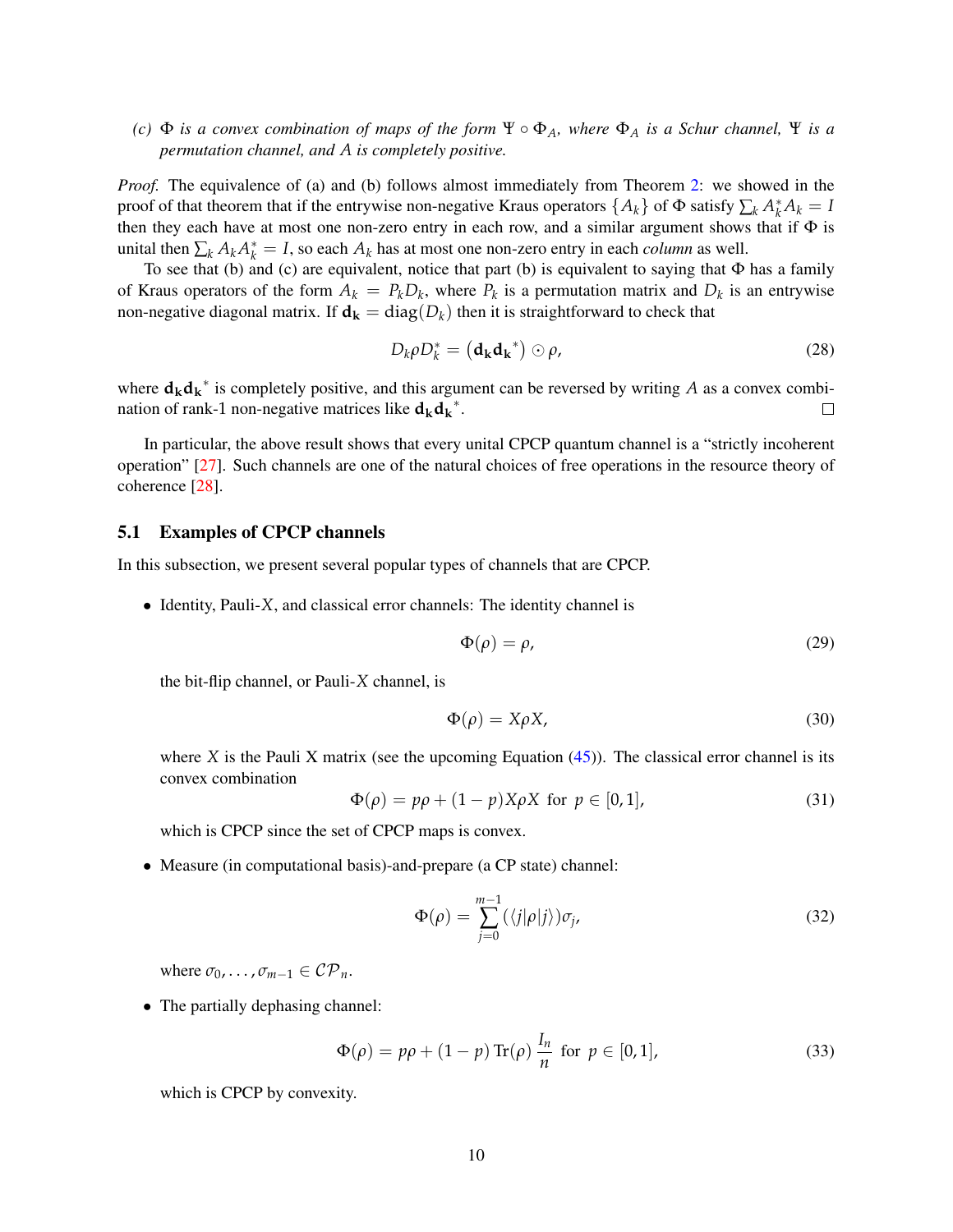• The partial trace:

$$
\Phi(\rho) = \text{Tr}_1(\rho) \tag{34}
$$

since it has family of entrywise nonnegative Kraus operators with at most 1 non-zero entry in each row.

• Tensor/prepare channels: For a fixed  $\sigma \in \mathcal{CP}$ ,

$$
\Phi(\rho) = \rho \otimes \sigma. \tag{35}
$$

This is because the identity channel is CPCP and  $\mathcal{CP}_m \otimes \mathcal{CP}_n \subseteq \mathcal{CP}_{mn}$ . To see this, notice that  $\mathbf{x} \mathbf{x}^\top \otimes \mathbf{y} \mathbf{y}^\top = (\mathbf{x} \otimes \mathbf{y})(\mathbf{x} \otimes \mathbf{y})^\top.$ 

• Stochastic, permutation, and SWAP channels:

$$
\Phi(\rho) = S\rho S^{\top},\tag{36}
$$

where *S* is a stochastic matrix (which includes permutations and doubly stochastic matrices as special cases). The SWAP channel: This channel is defined on product states as

$$
\Phi(\rho \otimes \sigma) = \sigma \otimes \rho \tag{37}
$$

and is extended linearly. As this is a special case of a permutation channel, it is also CPCP.

• Schur maps and fully decohering channels: For  $A \in \mathcal{CP}$  with diagonal entries equal to 1,

$$
\Phi_A(\rho) = A \odot \rho. \tag{38}
$$

This case is detailed earlier in Theorem [3](#page-8-1) and the preceding discussion. A special case is the fully decohering map

$$
\Phi_I(\rho) = \text{Diag}(\rho),\tag{39}
$$

where  $Diag(\rho)$  zeroes off the off-diagonal entries of  $\rho$  and leaves the diagonal entries alone.

• Projections onto symmetric subspaces: The projection onto the symmetric subspace of  $n \times n$  Hermitian matrices is defined as

$$
S_n = \frac{1}{2} \mathbb{1} \otimes \mathbb{1} + \frac{1}{2} \left( \sum_{j,k=0}^{n-1} |k\rangle\langle l| \otimes |l\rangle\langle k| \right). \tag{40}
$$

Thus, the quantum *subchannel*<sup>[4](#page-10-0)</sup> which projects onto the symmetric subspace

$$
\Phi(\rho) = S_n \rho S_n \tag{41}
$$

is CPCP (since it has a single Kraus operator which is entrywise non-negative).

As mentioned in Corollary [2,](#page-7-1) one can take the convex combination and/or compositions of any of these channels to create other CPCP channels.

<span id="page-10-0"></span> $4$ Note this map is not trace-preserving, but is nonetheless interesting in the study of quantum information.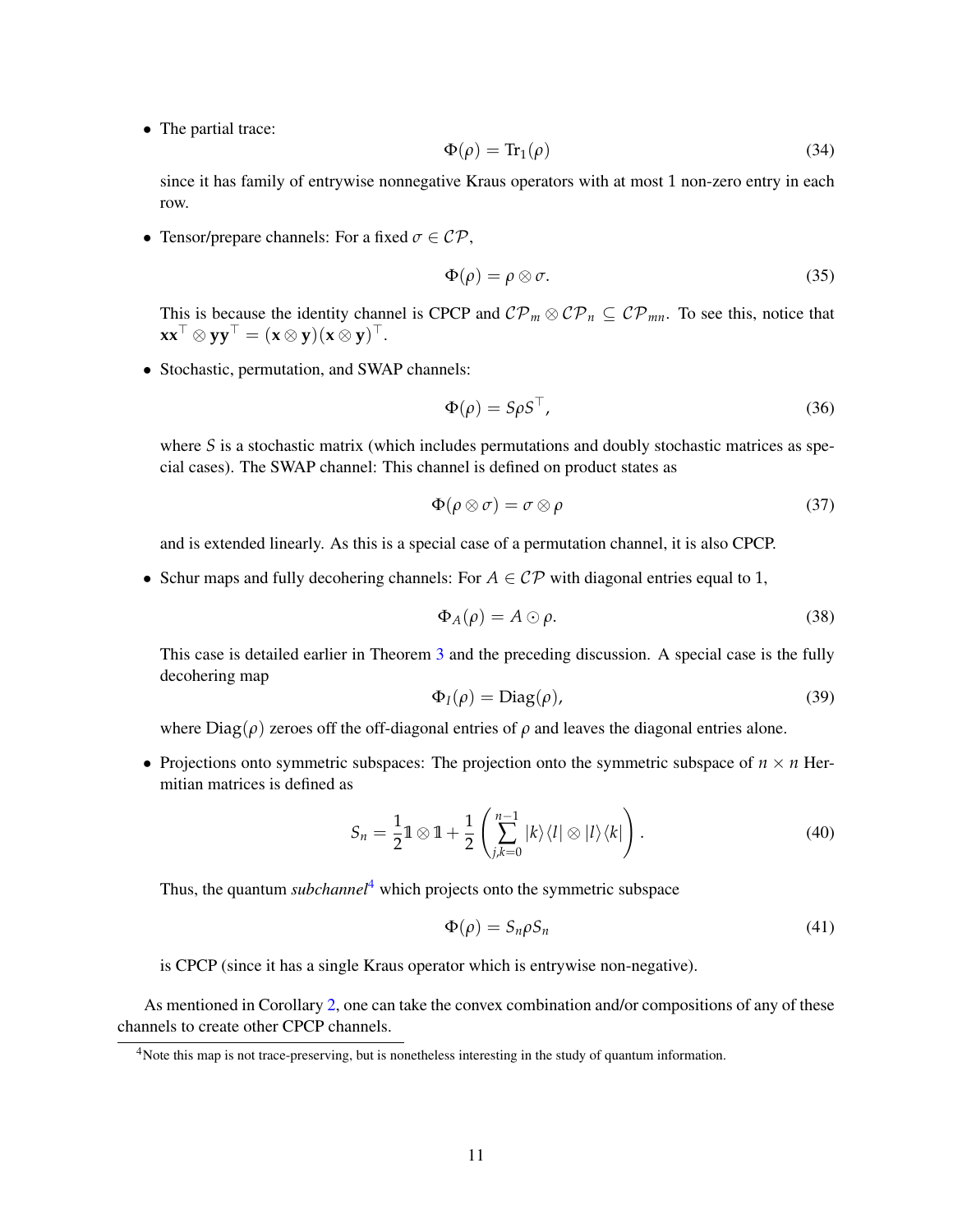#### 5.2 Doubly non-negative maps

It is difficult to determine whether or not a linear map is CPCP (since it is NP-hard to determine whether or not its Choi matrix is CP), so it may be useful to instead consider the maps  $\Phi \in \mathcal{L}(M_n, M_m)$  with the property that  $(1\mathbf{l}_k \otimes \Phi)(\rho) \in \mathcal{DNN}$  whenever  $\rho \in \mathcal{DNN}$ , for all  $k \in \mathbb{N}$ . We call such a map *completely positive doubly non-negative*, and denote the set of such maps as CPDNN. The following theorem (which is directly analogous to Theorem [1](#page-6-1) for CPCP maps) tells us that it is simple to determine whether or not a map is  $\mathcal{CPDN}N$ .

<span id="page-11-0"></span>**Theorem 4.** *Suppose*  $\Phi \in \mathcal{L}(M_n, M_m)$ *. The following are equivalent:* 

- $(a)$   $\Phi$  *is* CPDNN.
- *(b) J*(Φ) *is doubly non-negative (as a matrix).*

*Proof.* The fact that (a) implies (b) follows simply from the fact that  $\sum_{i,j=1}^{n-1}$  $\prod_{i,j=0}^{n-1}|i\rangle\langle j|\otimes|i\rangle\langle j|$  is doubly nonnegative, so  $J(\Phi) = (I_n \otimes \Phi) \left( \sum_{i,j=1}^{n-1} \mathcal{L}^{\Phi} \right)$  $\int_{i,j=0}^{n-1} |i\rangle\langle j| \otimes |i\rangle\langle j|$  is doubly non-negative as well. For the reverse implication, recall the formula  $\Phi(\rho)=\text{Tr}_1\left((\rho^\top\otimes I_m)J(\Phi)\right)$ . If  $J(\Phi)$  and  $\rho$  are both doubly non-negative then it follows immediately that  $\Phi(\rho)$  is as well.  $\Box$ 

If  $n = m = 2$  then the set of CPDNN maps coincides with the set of CPCP maps simply because their Choi matrices are  $4 \times 4$  in this case, and  $\mathcal{CP}_4 = \mathcal{DNN}_4$ . However, in all other cases there are maps that are CPDNN but not CPCP, as first demonstrated by the quantum channel  $\Phi \in \mathcal{L}(M_2, M_3)$  with Choi matrix

$$
J(\Phi) = \frac{1}{6} \begin{bmatrix} 3 & 0 & 0 & 0 & 0 & 0 \\ 0 & 1 & 1 & 0 & 0 & 1 \\ 0 & 1 & 2 & 1 & 0 & 0 \\ 0 & 0 & 1 & 2 & 1 & 0 \\ 0 & 0 & 0 & 1 & 1 & 1 \\ 0 & 1 & 0 & 0 & 1 & 3 \end{bmatrix},
$$
(42)

which is doubly non-negative but not completely positive. Indeed, the bottom-right  $5 \times 5$  submatrix of this Choi matrix is the same (up to scaling) as the density matrix  $(14)$ , and is thus DNN but not CP for the same reasons. In particular, this means that this channel does *not* have a family of real entrywise non-negative Kraus operators. Note that one can add diagonal blocks with  $|0\rangle\langle0|$  to construct such examples of channels with a larger input dimension and pad each block with rows and columns of 0s if one were to increase the output dimension. The only remaining case is for  $\mathcal{L}(M_3, M_2)$ . For this, consider the same Choi matrix above, but with a different partitioning:

$$
J(\Phi) = \frac{1}{6} \begin{bmatrix} 3 & 0 & 0 & 0 & 0 & 0 \\ 0 & 1 & 1 & 0 & 0 & 1 \\ \hline 0 & 1 & 2 & 1 & 0 & 0 \\ 0 & 0 & 1 & 2 & 1 & 0 \\ \hline 0 & 0 & 0 & 1 & 1 & 1 \\ 0 & 1 & 0 & 0 & 1 & 3 \end{bmatrix} . \tag{43}
$$

This Choi matrix is DNN but not CP as previously discussed. Note, however, that this is not a quantum channel as it does not satisfy trace-preservation. We leave it as a open question whether one can find a CPDNN quantum channel that is not CPCP for this specific choice of input and output dimension. Indeed, the difficulty is that there is no way to permute the rows and columns of this  $J(\Phi)$  so as to create a trace-preserving map, and there are only a few other known choices for matrices in the set  $\mathcal{DNN} \setminus \mathcal{CP}$ .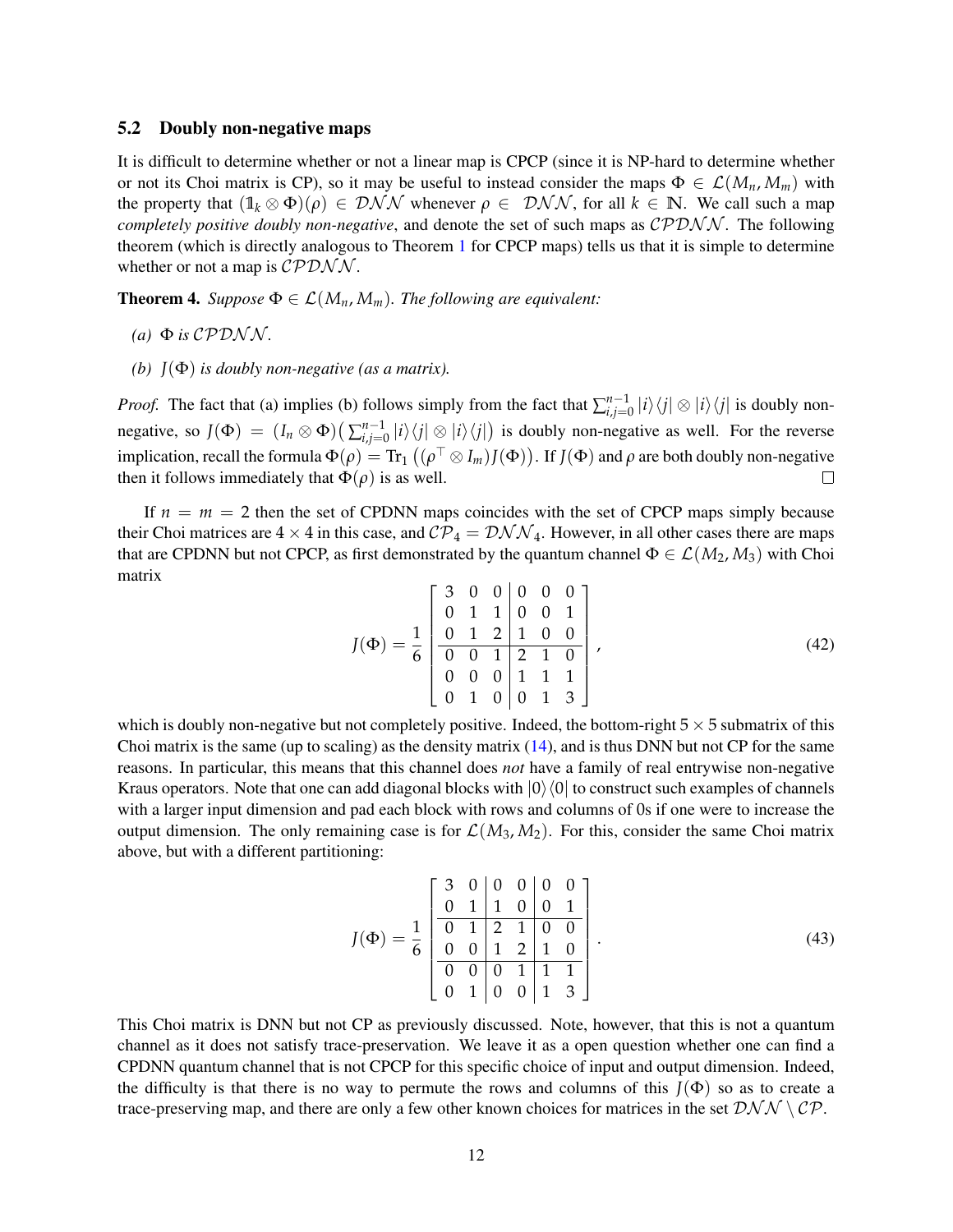#### 5.3 Maps on qubits

The structure of CP-preserving and CPCP maps simplifies quite a bit in the qubit-input qubit-output (i.e.,  $m = n = 2$ ) case. We call such maps *qubit channels*, for convenience. Part of the reason for this is that, as noted earlier, they are simply the  $\mathcal{CPDNN}$  maps in this case. Much more is known about this set in these small dimensions too. For example, the maximal CP-rank of a  $4 \times 4$  matrix is 4, so every such CPCP map has a set of 4 (or fewer) entrywise non-negative Kraus operators.

To help illuminate the structure of the sets of CP-preserving and CPCP channels acting on qubits even further, recall [\[16\]](#page-26-12) that every density matrix  $\rho \in \mathcal{D}_2$  can be written in the form

$$
\rho = \frac{1}{2} (I + \rho_x X + \rho_y Y + \rho_z Z), \qquad (44)
$$

where

<span id="page-12-0"></span>
$$
X = \begin{bmatrix} 0 & 1 \\ 1 & 0 \end{bmatrix}, \quad Y = \begin{bmatrix} 0 & -i \\ i & 0 \end{bmatrix}, \quad \text{and} \quad Z = \begin{bmatrix} 1 & 0 \\ 0 & -1 \end{bmatrix}
$$
 (45)

are the Pauli matrices and  $\rho_x$ ,  $\rho_y$ , and  $\rho_z$  are the corresponding (real) coefficients of  $\rho$  in the Pauli basis  $\{I, X, Y, Z\}$ . Positive semidefiniteness of  $\rho$  is equivalent to  $\rho_x^2 + \rho_y^2 + \rho_z^2 \leq 1$ , so when written in this way, the set of qubit density matrices naturally form a ball of radius at most 1, called the *Bloch ball*. It is straightforward to see that  $\rho \in CP_2 = \mathcal{DNN}_2$  if and only if we further impose  $\rho_y = 0$  and  $\rho_x \ge 0$ , so  $\mathcal{CP}_2$  makes up the 2-dimensional "wedge" of the Bloch ball containing the *z*-axis and the positive half of the *x*-axis, as shown in Figure [1.](#page-12-1)



<span id="page-12-1"></span>Figure 1: The set of completely positive qubit density matrices forms the 2D "wedge" of the Bloch ball (cross-hashed on the right here) containing  $|0\rangle\langle0|, |1\rangle\langle1|$ , and  $|+\rangle\langle+|$ .

Since every quantum channel is a linear transformation acting on the vector space *M*2, we can represent it as a matrix with respect to any basis of *M*<sup>2</sup> of our choosing. If we represent it with respect to the Pauli basis  $\{I, X, Y, Z\}$  then its standard matrix has the form

<span id="page-12-2"></span>
$$
\begin{bmatrix} \Phi \end{bmatrix} = \begin{bmatrix} 1 & 0 & 0 & 0 \\ t_x & T_{x,x} & T_{x,y} & T_{x,z} \\ t_y & T_{y,x} & T_{y,y} & T_{y,z} \\ t_z & T_{z,x} & T_{z,y} & T_{z,z} \end{bmatrix},
$$
\n(46)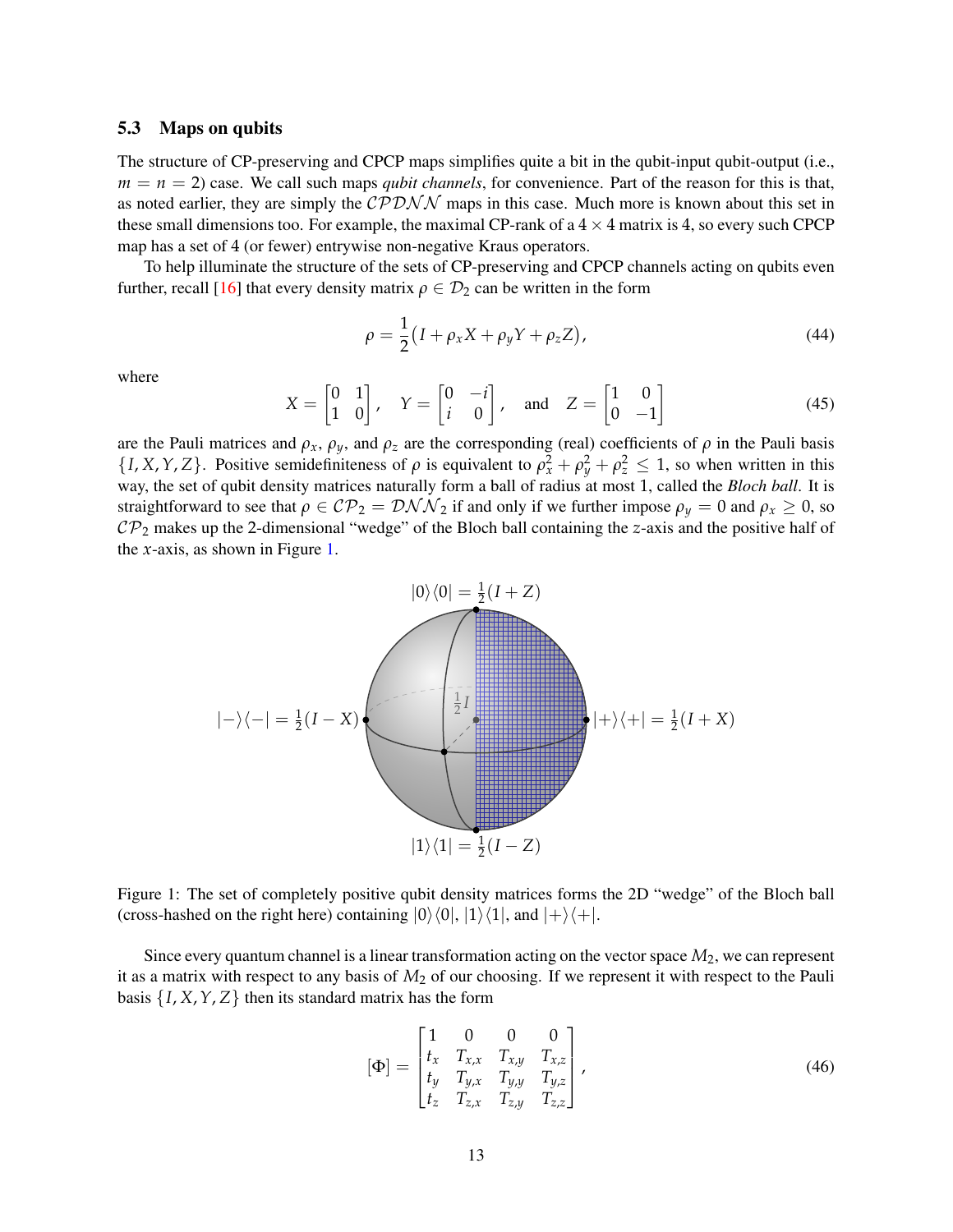where the entries in this matrix keep track of how  $\Phi$  acts on the different Pauli matrices. For example,  $\Phi(I) = I + t_x X + t_y Y + t_z Z$  and  $\Phi(X) = T_{x,x} X + T_{y,x} Y + T_{z,x} Z$ , and the coefficients of  $\Phi(Y)$  and Φ(*Z*) similarly come from the third and fourth columns, respectively, of [Φ]. The fact that {*I*, *X*,*Y*, *Z*} is a basis of  $M_2$  guarantees that  $|\Phi|$  completely determines  $\Phi$ , and the special form of the first row of [Φ] comes from trace-preservation of Φ (recall that each of *X*, *Y*, and *Z* are traceless, so they must be mapped to traceless matrices). Furthermore, since  $\{I, X, Y, Z\}$  is a basis of the *real* vector space of  $2 \times 2$ Hermitian matrices, the entries of  $[\Phi]$  are necessarily real whenever  $\Phi$  is Hermiticity-preserving (which will always be the case for us).

The following theorem characterizes what CP-preserving and CPCP qubit channels look like when represented in this way.

<span id="page-13-0"></span>**Theorem 5.** *Suppose*  $\Phi \in \mathcal{L}(M_2, M_2)$  *is a quantum channel with standard matrix*  $[\Phi]$  *as in* [\(46\)](#page-12-2)*. Then* 

*(a)* Φ *is CP-preserving if and only if*

$$
\begin{bmatrix} \Phi \end{bmatrix} = \begin{bmatrix} 1 & 0 & 0 & 0 \\ t_x & T_{x,x} & T_{x,y} & T_{x,z} \\ 0 & 0 & T_{y,y} & 0 \\ t_z & T_{z,x} & T_{z,y} & T_{z,z} \end{bmatrix},
$$
(47)

*where*  $t_x \ge |T_{x,z}|$  *and*  $T_{x,x} \ge -\sqrt{t_x^2 - T_{x,z}^2}$ *, and* 

*(b)* Φ *is CPCP if and only if it is CPDNN, if and only if*

$$
[\Phi] = \begin{bmatrix} 1 & 0 & 0 & 0 \\ t_x & T_{x,x} & 0 & T_{x,z} \\ 0 & 0 & T_{y,y} & 0 \\ t_z & 0 & 0 & T_{z,z} \end{bmatrix},
$$
(48)

*where*  $t_x \geq |T_{x,z}|$ ,  $T_{x,x} \geq |T_{y,y}|$ , and  $t_z \geq |T_{z,z}| - 1$ .

*Proof.* For part (a), we can see that  $\Phi$  being CP-preserving implies the indicated restrictions on  $[\Phi]$  by plugging certain specific free states  $ρ ∈ CP_2$  into  $Φ$ . In particular, if  $ρ = I/2$  then

$$
\Phi(\rho) = (I + t_x X + t_y Y + t_z Z)/2 \in \mathcal{CP}_2,\tag{49}
$$

so  $t_y = 0$  and  $t_x \ge 0$ . If  $\rho = (I \pm Z)/2$  then

$$
\Phi(\rho) = \frac{1}{2} \big( I + (t_x \pm T_{x,z}) X \pm T_{y,z} Y + (t_z \pm T_{z,z}) Z \big) \in \mathcal{CP}_2,
$$
\n(50)

so  $T_{y,z} = 0$  and  $t_x \pm T_{x,z} \ge 0$  (i.e.,  $|T_{x,z}| \le t_x$ ). Finally, if  $\rho = (I + \rho_x X + \rho_z Z)/2$ , where  $\rho_z = -T_{x,z}/t_x$  (if  $t_x = 0$  and/or  $|T_{x,z}| = t_x$  then choose  $\rho = (I + \rho_x X)/2$  with  $\rho_x > 0$  arbitrary instead to avoid division by 0 and make this argument work) and  $\rho_x = \sqrt{1 - \rho_z^2}$  then

$$
\Phi(\rho) = \frac{1}{2} \big( I + (t_x + \rho_x T_{x,x} + \rho_z T_{z,z}) X + \rho_x T_{y,x} Y + (t_x + \rho_x T_{z,x} + \rho_z T_{z,z}) Z \big) \in \mathcal{CP}_2,\tag{51}
$$

so  $T_{y,x} = 0$  and the coefficient of *X* in  $\Phi(\rho)$  is

$$
t_x + \rho_x T_{x,x} + \rho_z T_{z,z} = t_x + \sqrt{1 - \frac{T_{x,z}^2}{t_x^2}} T_{x,x} - \frac{T_{x,z}}{t_x} T_{x,z},
$$
(52)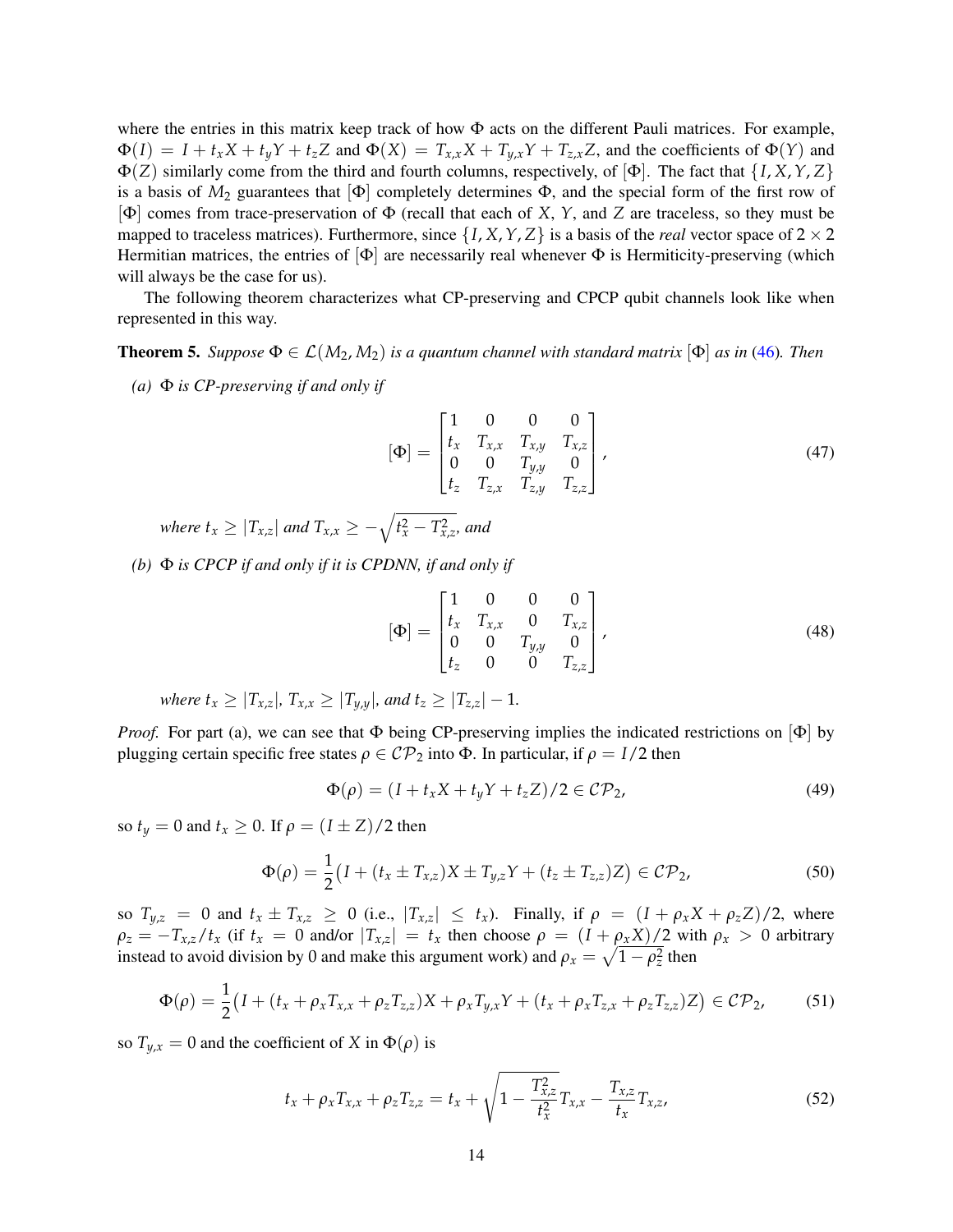which we can see (by multiplying through by  $t<sub>x</sub>$ ) is non-negative if and only if

$$
t_x^2 - T_{x,z}^2 + \sqrt{t_x^2 - T_{x,z}^2} T_{x,x} \ge 0,
$$
\n(53)

which is equivalent to  $T_{x,x} \ge -\sqrt{t_x^2 - T_{x,z}^2}$ , as claimed.

In the other direction, to see that  $[\Phi]$  having the form described in part (a) of the theorem implies that  $\Phi$  is CP-preserving, we note that every  $\rho \in CP_2$  has  $[\rho] = (1, \rho_x, 0, \rho_z)$  for some  $\rho_x \ge 0$  and  $\rho_x^2 + \rho_z^2 \le 1$ . Then

$$
[\Phi][\rho] = \begin{bmatrix} 1 & 0 & 0 & 0 \\ t_x & T_{x,x} & T_{x,y} & T_{x,z} \\ 0 & 0 & T_{y,y} & 0 \\ t_z & T_{z,x} & T_{z,y} & T_{z,z} \end{bmatrix} \begin{bmatrix} 1 \\ \rho_x \\ 0 \\ \rho_z \end{bmatrix} = \begin{bmatrix} 1 \\ t_x + T_{x,x}\rho_x + T_{x,z}\rho_z \\ 0 \\ t_z + T_{z,x}\rho_x + T_{z,z}\rho_z \end{bmatrix} .
$$
 (54)

To see that  $\Phi(\rho) \in \mathcal{CP}_2$  (and thus  $\Phi$  is CP-preserving) we thus just need to check that

$$
t_x + T_{x,x}\rho_x + T_{x,z}\rho_z \ge 0 \quad \text{whenever} \quad \rho_x \ge 0, \rho_x^2 + \rho_z^2 \le 1. \tag{55}
$$

To this end, just notice that if  $t_x \geq 0$  and  $|T_{x,z}| \leq t_x$  then the inequality  $T_{x,x} \geq -\sqrt{t_x^2 - T_{x,z}^2}$  is equivalent to  $T_{x,x} \geq 0$  or  $\sqrt{T_{x,x}^2 + T_{x,z}^2} \leq t_x$ . Each of these inequalities straightforwardly imply Inequality [\(55\)](#page-14-0), which completes the proof of part (a).

For part (b), we note that the Choi matrix  $J(\Phi)$  of  $\Phi$  is  $4 \times 4$  and thus completely positive if and only if it is doubly non-negative, so Theorems [1](#page-6-1) and [4](#page-11-0) tell us that  $\Phi$  is CPCP if and only if it is doubly non-negative. To determine the form of  $[\Phi]$ , we use Theorem [4](#page-11-0) to see that  $\Phi$  being doubly non-negative is equivalent to  $J(\Phi)$  being doubly non-negative. By using trace-preservation of  $\Phi$ , we see that this is equivalent to  $J(\Phi)$  having the form

<span id="page-14-0"></span>
$$
J(\Phi) = \begin{bmatrix} a & b & 0 & c \\ b & 1 - a & d & 0 \\ 0 & d & e & f \\ c & 0 & f & 1 - e \end{bmatrix},
$$
(56)

where *a*, *b*, *c*, *d*, *e*, *f*  $\geq$  0 and *a*, *e*  $\leq$  1. Straightforward (but tedious and ugly) linear algebra shows that this is equivalent to the standard matrix of  $\Phi$  having the form

$$
[\Phi] = \begin{bmatrix} 1 & 0 & 0 & 0 \\ b+f & c+d & 0 & b-f \\ 0 & 0 & c-d & 0 \\ a+e-1 & 0 & 0 & a-e \end{bmatrix}.
$$
 (57)

By making the change of variables  $t_x = b + f$ ,  $T_{x,z} = b - f$ ,  $T_{x,x} = c + d$ ,  $T_{y,y} = c - d$ , and  $t_z = a + e - 1$ ,  $T_{z,z} = a - e$ , we see that non-negativity of *a*, *b*, *c*, *d*, *e*, and *f* is equivalent to  $t_x \ge 0$ ,  $|T_{x,z}| \le t_x$ ,  $T_{x,x} \ge 0$ ,  $|T_{y,y}| \le T_{x,x}$ ,  $t_z \ge -1$ , and  $|T_{z,z}| \le t_z + 1$ . We can discard the inequality *t*<sub>z</sub> ≥ −1 since it follows for free from complete positivity of  $\Phi$  (if *t*<sub>z</sub> < −1 then the (1, 1)-entry of  $\Phi$ (*I*) is  $(1 + t_z)/2 < 0$ , which completes the proof.  $\Box$ 

If we restrict our attention slightly further to *unital* CPCP qubit channels, we get the following simplification of the previous theorem.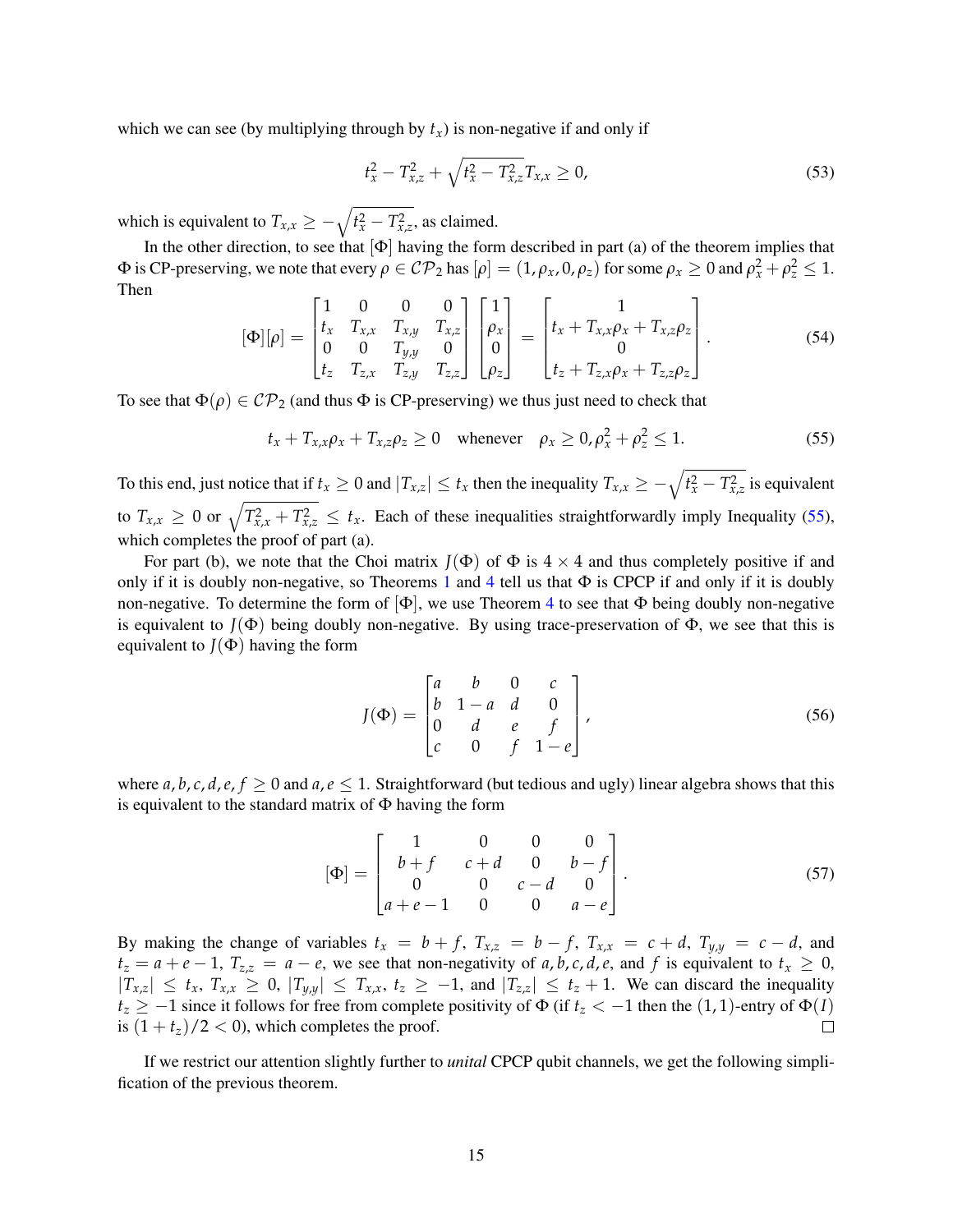Corollary 3. *Suppose*  $\Phi \in \mathcal{L}(M_2, M_2)$  *is a unital quantum channel with standard matrix*  $[\Phi]$  *as in Equation* [\(46\)](#page-12-2)*. Then* Φ *is CPCP if and only if it is CPDNN, if and only if*

$$
[\Phi] = \begin{bmatrix} 1 & 0 & 0 & 0 \\ 0 & T_{x,x} & 0 & 0 \\ 0 & 0 & T_{y,y} & 0 \\ 0 & 0 & 0 & T_{z,z} \end{bmatrix},
$$
\n(58)

*where*  $T_{x,x} \geq |T_{y,y}|$ *.* 

*Proof.*  $\Phi$  being unital is equivalent to its standard matrix [\(46\)](#page-12-2) having  $t_x = t_y = t_z = 0$ . When combined with Theorem [5,](#page-13-0) the result follows immediately.

In other words, the above corollary says that every unital CPCP qubit channel Φ acts on the Pauli *X*, *Y*, and *Z* matrices independently:

$$
\Phi(I + \rho_x X + \rho_y Y + \rho_z Z) = I + \rho_x T_{x,x} X + \rho_y T_{y,y} Y + \rho_z T_{z,z} Z,
$$
\n(59)

where  $T_{x,x}$ ,  $T_{y,y}$ ,  $T_{z,z} \in \mathbb{R}$  satisfy  $|T_{y,y}| \leq T_{x,x} \leq 1$  and  $|T_{z,z}| \leq 1$  (with the final two inequalities being equivalent to complete positivity of  $\Phi$ ).

This representation of a unital CPCP qubit channel of course agrees with Theorem [3,](#page-8-1) since if we use part (c) of that theorem, we can write

$$
\Phi(\rho) = pA \odot \rho + (1 - p)X(B \odot \rho)X,\tag{60}
$$

where *A* and *B* are CP with diagonal entries equal to 1 and  $p \in [0, 1]$  is a scalar. Then by just rewriting things appropriately, we can show that

$$
\Phi(I + \rho_x X + \rho_y Y + \rho_z Z) = I + \rho_x (p a_{1,2} + (1 - p) b_{1,2}) X + \rho_y (p a_{1,2} - (1 - p) b_{1,2}) Y + \rho_z (2p - 1) Z.
$$
\n(61)

\nIn particular, we have  $T_{x,x} = pa_{1,2} + (1 - p) b_{1,2}$ ,  $T_{y,y} = pa_{1,2} - (1 - p) b_{1,2}$  (which satisfies  $|T_{y,y}| \leq T_{x,x}$ ), and  $T_{z,z} = 2p - 1$ .

#### 5.4 The most resourceful state

We now ask whether there is a "most resourceful state", which in this context translates into determining which state is the "most non-non-negative". Note that we did not say "most positive", for reasons that follow from the below discussion. There are a few ways to quantify this; one way is to find a state which maps to *any* other state using some definition of a free operation. Since we have a nice characterization of the free operations for qubit channels, we can characterize the most resourceful qubit state, below.

<span id="page-15-0"></span>Lemma 1. *For any qubit state ρ, there exists a CP-preserving quantum channel* Φ *such that*

$$
\Phi(\sigma) = \rho \tag{62}
$$

*where σ is the density matrix*

$$
\sigma := \frac{I + Y}{2}.\tag{63}
$$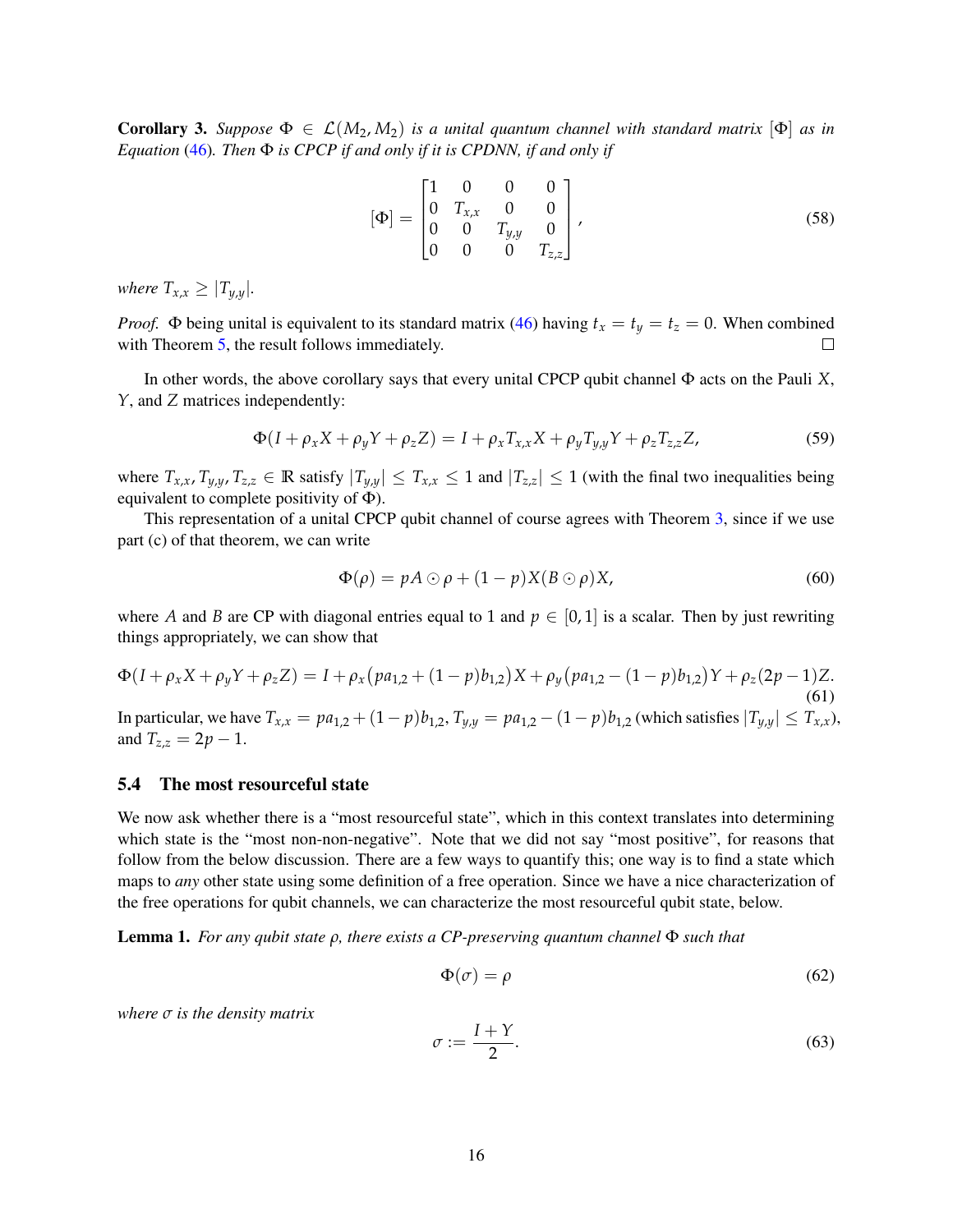*Proof.* Define a linear map  $\Phi \in \mathcal{L}(M_2, M_2)$  which acts on the standard basis matrices in the following way:

$$
\Phi(|0\rangle\langle 0|) = \frac{I}{2} \tag{64}
$$

$$
\Phi(|0\rangle\langle 1|) = i\frac{aX + bY + cZ}{2} \tag{65}
$$

$$
\Phi(|1\rangle\langle 0|) = -i\frac{aX + bY + cZ}{2} \tag{66}
$$

$$
\Phi(|1\rangle\langle 1|) = \frac{I}{2} \tag{67}
$$

for real parameters *a*, *b*, *c* satisfying  $a^2 + b^2 + c^2 \le 1$ , and extend linearly. Its Choi matrix is, in block form,

$$
\frac{1}{2}\begin{bmatrix} I & i(aX + bY + cZ) \\ -i(aX + bY + cZ) & I \end{bmatrix},
$$
\n(68)

which can be checked to be positive semidefinite using Schur complements. Thus,  $\Phi$  is completely positive. Representing this channel in the Pauli basis, we have

$$
[\Phi] = \begin{bmatrix} 1 & 0 & 0 & 0 \\ 0 & 0 & a & 0 \\ 0 & 0 & b & 0 \\ 0 & 0 & c & 0 \end{bmatrix}
$$
 (69)

and thus it is also trace-preserving. From Theorem [5,](#page-13-0) we see that this channel is CP-preserving. Since for fixed *a*, *b*, *c*, the channel satisfies

<span id="page-16-0"></span>
$$
\Phi(\sigma) = \frac{I + aX + bY + cZ}{2},\tag{70}
$$

and every qubit state is of this form with  $a^2 + b^2 + c^2 \le 1$ , we see that we can choose *a*, *b*, *c* such that this represents any qubit we want.  $\Box$ 

In fact, the maximally resourceful state  $\sigma = (I + Y)/2$  from the above lemma is essentially unique the only other state that can be mapped to any qubit under qubit CP-preserving channels is  $(I - Y)/2$ . To verify that  $(I - Y)/2$  is also maximally resourceful, note that the only part of the proof of Lemma [1](#page-15-0) that changes in this case is that *b* changes to  $-b$  in Equation [\(70\)](#page-16-0).

To see that no other states are maximally resourceful, we just note that complete positivity (in the linear map sense) forces the coefficient  $T_{y,y}$  in Theorem [5\(](#page-13-0)a) to satisfy  $|T_{y,y}| \le 1$ , since otherwise  $\Phi(I \pm Y) =$  $I + (t_x \pm T_{x,y})X \pm T_{y,y}Y + (t_z \pm T_{z,y})Z$  would not be positive semidefinite (e.g., if  $|v\rangle = (1,i)^{\top}/\sqrt{2}$ then  $\langle v|\Phi(I \pm Y)|v\rangle = 1 \pm T_{y,y}$  is less than zero for one of the two choices of sign). Since Theorem [5\(](#page-13-0)a) tells us that a general qubit state  $\rho = (I + \rho_x X + \rho_y Y + \rho_z Z)/2$  is such that

$$
\Phi(\rho) = \frac{1}{2} \left( I + (t_x + T_{x,x}\rho_x + T_{x,y}\rho_y + T_{x,z}\rho_z)X + T_{y,y}\rho_y Y + (t_z + T_{z,x}\rho_x + T_{z,y}\rho_y + T_{z,z}\rho_z)Z \right),
$$
 (71)

we conclude that the only way that a qubit CP-preserving  $\Phi$  can satisfy  $\Phi(\rho) = (I + Y)/2$  is if  $T_{\nu,\nu}\rho_{\nu} =$  $\pm 1$ , which forces  $\rho_y = \pm 1$ , so  $\rho = (I \pm Y)/2$ .

This furthermore tells us that we cannot use CPCP quantum channels to map  $\sigma = (I + Y)/2$  or any other state to arbitrary qubits. To see this, Theorem [5](#page-13-0) says that if  $\Phi$  is a CPCP quantum channel, then

$$
\Phi(\sigma) = \frac{I + t_x X + T_{y,y} Y + t_z Z}{2},\tag{72}
$$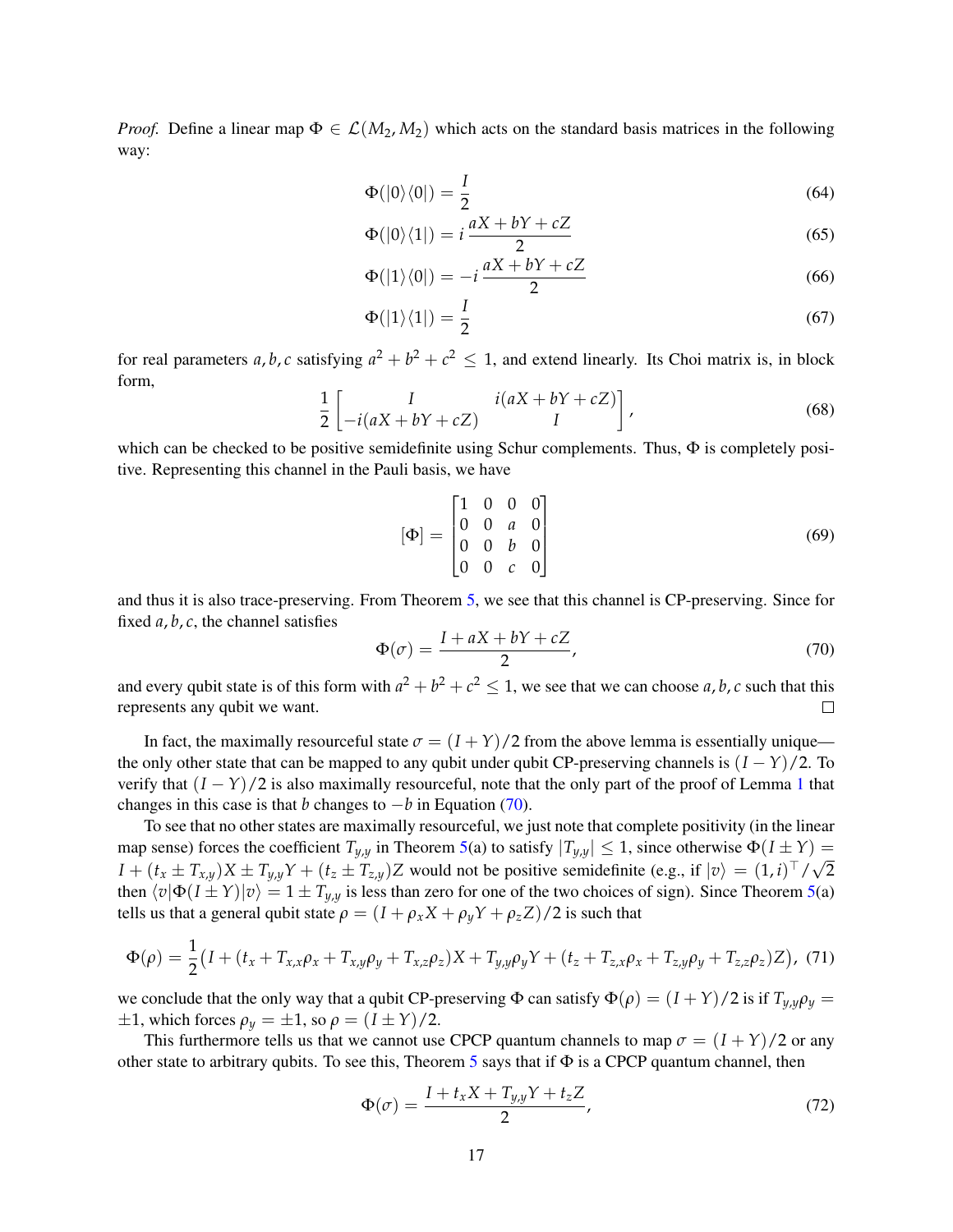where the constraints on  $t_x$ ,  $T_{y,y}$ , and  $t_z$  are as in part (b) of that theorem. In particular, since  $t_x \geq 0$ , this tells us that we cannot get any qubits with a negative weight on the *X* matrix, so  $\sigma$  cannot be mapped to arbitrary qubits in this way (and a similar argument works for  $(I - Y)/2$ ). Since we already showed that no other state can be mapped by CP-preserving channels to arbitrary qubits, they certainly cannot be mapped by CPCP channels to arbitrary qubits. We thus conclude that there is no maximally resourceful state for CPCP channels in this sense.

## <span id="page-17-0"></span>6 Measures of non-negativity

We now investigate some ways of quantifying how close to free (i.e., pure and non-negative, or mixed and completely positive) a non-free state is. That is, we define and investigate measures that are analogous in this resource theory to entanglement monotones  $[10]$  for the resource theory of entanglement and to coherence monotones [\[11\]](#page-26-7) for the resource theory of coherence.

Throughout this section (and the remainder of this paper), we omit subscripts on sets like  $\mathcal{D}_n$ ,  $\mathcal{CP}_n$ , and  $\mathcal{DNN}_n$ , and instead simply note that *n* denotes the dimensionality of the states in question in all cases. We say that a function  $N : \mathcal{D} \to [0,\infty]$  is a *non-negativity monotone* if it satisfies the following three properties:

- (C1) **Freeness:**  $N(\rho) = 0$  whenever  $\rho \in \mathcal{CP}$ ,
- (C2) **Monotonicity:**  $N(\Phi(\rho)) \leq N(\rho)$  for all CP-preserving channels  $\Phi$  and all  $\rho \in \mathcal{D}$ , and
- (C3) Convexity:  $N(\sum_{i=1}^k p_i \rho_i) \leq \sum_{i=1}^k p_i N(\rho_i)$  whenever  $\{\rho_1, \dots, \rho_k\} \subset \mathcal{D}, p_i \geq 0$  for all  $i \in \{1, \dots, k\},$ and  $\sum_{i=1}^{k} p_i = 1$ .

Optionally, either or both of the following properties may be enforced as well:

- (C1b) **Faithfulness:**  $N(\rho) = 0$  if and only if  $\rho \in \mathcal{CP}$ , and/or
- (C2b) **Strong monotonicity:**  $\sum_{i=1}^{k} p_i N(\Phi_i(\rho)/p_i) \le N(\rho)$ , where  $p_i = \text{Tr}(\Phi_i(\rho))$  for all  $i \in \{1, ..., k\}$ , whenever each  $\Phi_i$  is CP-preserving and  $\sum_{i=1}^k \Phi_i$  is trace-preserving (i.e., a quantum channel).

We note that faithfulness (C1b) trivially implies freeness (C1). Similarly, strong monotonicity (C2b) trivially implies monotonicity (C2), and physically corresponds to the function *N* being monotonic not just under the free quantum operations, but also under subchannels or measurements.

Since the set of CP-preserving maps is somewhat unwieldy, it is typically easier to check the monotonicity and strong monotonicity properties (C2) and (C2b) if we instead only consider CPCP channels. We note that in this case strong monotonicity (C2b) is equivalent (via Theorem [2\)](#page-8-0) to the requirement that

$$
\sum_{i=1}^{k} p_i N\big(A_i \rho A_i^*\big)/p_i\big) \le N(\rho),\tag{73}
$$

where  $p_i = \text{Tr} (A_i \rho A_i^*)$  for all  $i \in \{1, ..., k\}$ , whenever each  $A_i$  is entrywise non-negative and also  $\sum_{i=1}^{k} A_i^* A_i = I$  (and thus in particular has at most one non-zero entry in each row).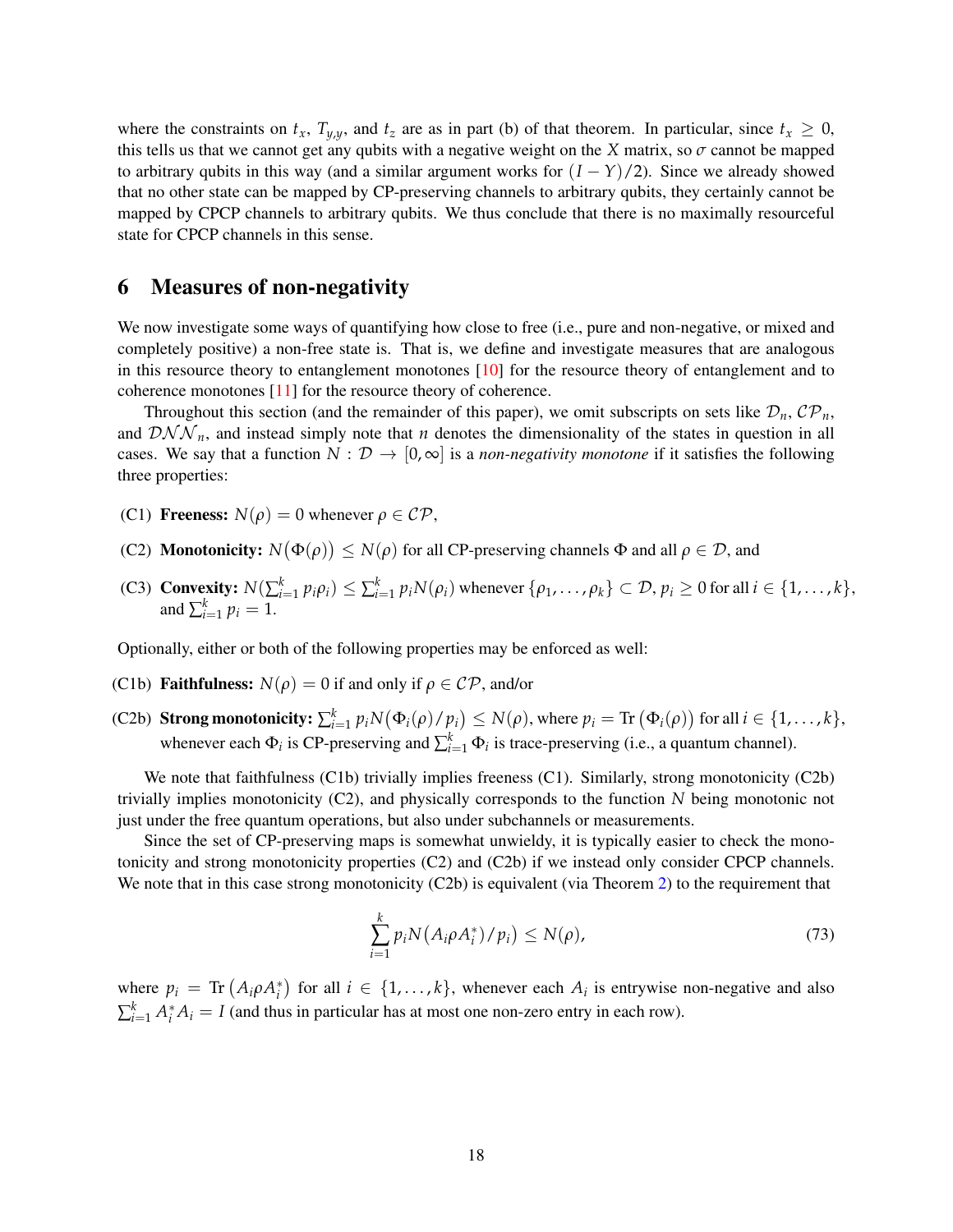#### 6.1 The 1-norm of non-negativity for pure states

Before investigating any proper non-negativity monotones, we first introduce and explore a non-standard vector norm that will be of use to us later. We will see that we can roughly think of this norm as providing a measure of non-negativity of pure states.

<span id="page-18-0"></span>**Definition 2.** *Suppose*  $\mathbf{v} \in \mathbb{C}^n$ . *The* **1***-norm of non-negativity is the quantity* 

$$
\|\mathbf{v}\|_1^N \stackrel{\text{def}}{=} \inf \left\{ \sum_j \|\mathbf{v}_j\| : \mathbf{v} = \sum_j c_j \mathbf{v}_j, \ \mathbf{v}_j \ge 0, \ |c_j| = 1 \ \forall j \right\},\tag{74}
$$

*where the infimum is taken over all such finite decompositions of* **v***.*

While this quantity perhaps look quite strange at first, its is the natural analog of well-known quantities from the resource theories of coherence and entanglement. For example, if we replace the free states  $\{v_i\}$ in this definition by incoherent states (i.e., states with just one non-zero entry) then the resulting norm is just the usual 1-norm  $\|\mathbf{v}\|_1 = \sum_j |v_j|$ . On the other hand, if we replace those free states by separable (pure) states then the resulting norm is the sum of Schmidt coefficients of **v**.

We also note that it is straightforward to see that if  $|v\rangle \in \mathbb{C}^n$  is a pure state (i.e., has  $\| |v\rangle \| = 1$ ) then  $\|v\|\|_1^N \ge 1$ , and furthermore equality holds if and only if every entry of  $|v\rangle$  has the same phase (i.e., if and only if  $|v\rangle\langle v| \in C\mathcal{P}_n$ . The following theorem establishes some less trivial bounds on this norm.

<span id="page-18-1"></span>**Theorem 6.** If  $|v\rangle \in \mathbb{C}^n$  is a pure state then  $\| |v\rangle \|^N_1 \leq \min \{$ √ *n*, 2}*.*

*Proof.* The  $\sqrt{n}$  upper bound follows from the bound  $||v\rangle||_1^N \le ||v\rangle||_1 \le$ √ *n*. The (dimensionindependent!) upper bound of 2 follows from the fact that we can write

$$
|v\rangle = \max(\Re(|v\rangle),0) + (-1)\min(\Re(|v\rangle),0) + i\max(\Im(|v\rangle),0) + (-i)\min(\Im(|v\rangle),0), \quad (75)
$$

where  $\Re(|v\rangle)$  and  $\Im(|v\rangle)$  are the (entry-wise) real and imaginary parts of  $|v\rangle$ , respectively, and each maximization and minimization is also meant entry-wise. This is a decomposition of the type from Definition [2,](#page-18-0) so

$$
\| |v\rangle \|_1^N \le \| \max(\Re(|v\rangle), 0) \| + \| \min(\Re(|v\rangle), 0) \| + \| \max(\Im(|v\rangle), 0) \| + \| \min(\Im(|v\rangle), 0) \|
$$
  
\n
$$
\le \sqrt{2} (\|\Re(|v\rangle)\| + \|\Im(|v\rangle)\|)
$$
  
\n
$$
\le 2 \| |v\rangle \| = 2
$$
\n(76)

completing the proof.

When  $n = 2$ , we will see shortly (by combining the upcoming Theorems [8](#page-22-0) and [9\)](#page-22-1) that we have the explicit formula

$$
\| |v\rangle \|_1^N = \sqrt{2|\min\{\Re(v_1\overline{v_2}), 0\} + i\Im(v_1\overline{v_2})| + 1}.\tag{77}
$$

 $\Box$ 

In particular, this tells us that the bound of Theorem [6](#page-18-1) can be tight when  $n = 2$ , since  $\| |v\rangle \|^N_1 =$ 2 when  $|v\rangle = \frac{1}{\sqrt{2}}$  $\frac{1}{2}(1,-1)^\top$ .

We will furthermore see that  $|||v\rangle||_1^N$  can be computed via semidefinite programming when  $n \leq 4$ , and this can be quickly used to show that the bound provided by Theorem [6](#page-18-1) can be tight in all dimensions. For example,

$$
\left\| \frac{1}{\sqrt{3}} (1, -1, i)^{\top} \right\|_{1}^{N} = \sqrt{3} \quad \text{and} \quad \left\| \frac{1}{\sqrt{n}} (1, -1, i, -i, 0, \dots, 0)^{\top} \right\|_{1}^{N} = 2 \quad \text{for all} \quad n \ge 4. \tag{78}
$$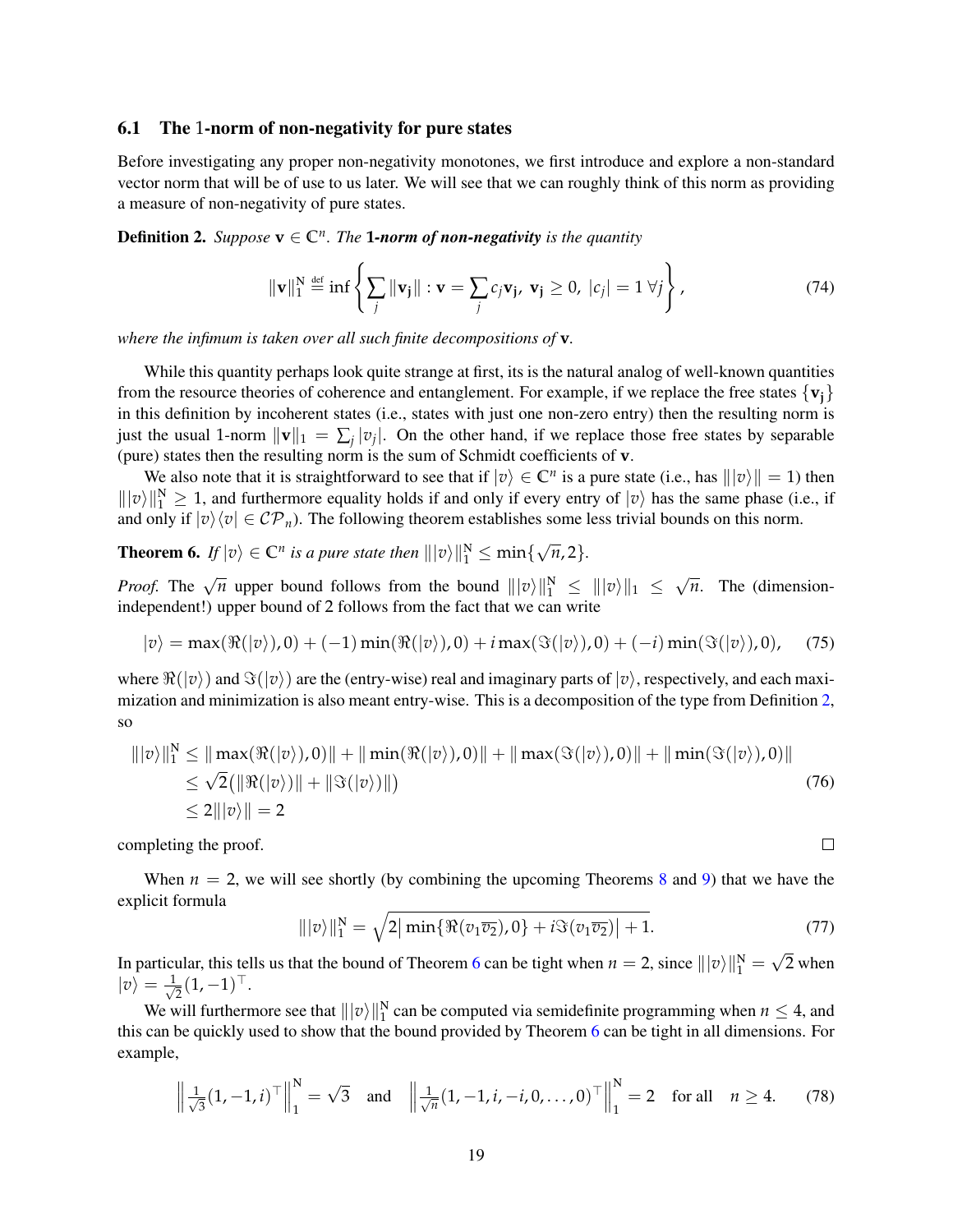In general, it is not clear that there is a simple way to compute  $\| |v\rangle\|_1^N$  via standard techniques like semidefinite programming, but we can approximate it very well in practice by making use of nets. In particular, if we let  $k \ge 1$  be a large integer and choose the scalars  $\{c_j\}$  in Definition [2](#page-18-0) to be equally spaced around the unit circle in the complex plane, then we can find the corresponding optimal vectors  $\{v_i\}$  via the following semidefinite program:

minimize: 
$$
\|\mathbf{v_0}\| + \|\mathbf{v_1}\| + \cdots + \|\mathbf{v_{k-1}}\|
$$
  
\nsubject to:  $\mathbf{v} = \mathbf{v_0} + e^{2i\pi/k}\mathbf{v_1} + e^{4i\pi/k}\mathbf{v_2} + \cdots + e^{2(k-1)i\pi/k}\mathbf{v_{k-1}}$ ,  
\n $\mathbf{v_j} \ge 0$  for all  $0 \le j < k$ . (79)

The following theorem provides a bound on the error of this semidefinite program.

**Theorem 7.** Suppose *k is a positive multiple of* 4 *and*  $\mathbf{v} \in \mathbb{C}^n$ . The optimal value  $\alpha_k$  of the semidefinite *program* [\(79\)](#page-19-0) *satisfies*

<span id="page-19-0"></span>
$$
\frac{\alpha_k}{1+10\sin\left(\frac{\pi}{2k}\right)} \leq \|\mathbf{v}\|_1^N \leq \alpha_k. \tag{80}
$$

*Proof.* The inequality  $\|\mathbf{v}\|_1^N \leq \alpha_k$  comes from the fact that  $\alpha_k$  arises from a particular decomposition of the type that we minimize over in the definition of  $\|\mathbf{v}\|_1^N$ .

For the other inequality, let  $\alpha_k(\mathbf{v})$  denote the optimal value of the semidefinite program [\(79\)](#page-19-0) when applied to the vector **v**. We need two facts: (a)  $\alpha_k(\mathbf{v} + \mathbf{w}) \leq \alpha_k(\mathbf{v}) + \alpha_k(\mathbf{w})$ , which follows immediately from the triangle inequality for the usual Euclidean norm  $\|\cdot\|$ , and (b)  $\alpha_k(c\mathbf{v}) \leq 2|c - |c| \|\mathbf{v}\| +$  $|c| \alpha_k(\mathbf{v})$ , which we now demonstrate:

$$
\alpha_k(c\mathbf{v}) - |c|\alpha_k(\mathbf{v}) \le \alpha_k(c\mathbf{v} - |c|\mathbf{v})
$$
\n(81)

$$
\leq 2\|c\mathbf{v} - |c|\mathbf{v}\| = 2|c - |c||\|\mathbf{v}\|,\tag{82}
$$

where the first inequality above comes from fact (a), and the second inequality comes from the fact that *k* is a multiple of 4 so we can use the argument from the proof of Theorem [6.](#page-18-1) Rearranging gives  $\alpha_k(c\mathbf{v})$   $\leq$  $2|c - |c| \cdot ||\mathbf{v}|| + |c| \alpha_k(\mathbf{v})$ , as desired.

Now let  $\varepsilon > 0$  be small and suppose that

$$
\mathbf{v} = \sum_{j} c_j \mathbf{v}_j \tag{83}
$$

is a decomposition which almost attains the infimum in Definition [2:](#page-18-0)  $\sum_j ||\mathbf{v}_j|| < ||\mathbf{v}||_1^N + \varepsilon$ . Also let  $d_j$  be the closest  $k$ -th root of unity to  $c_j$  in the complex plane. Some straightforward geometry shows that the angle between  $c_j$  and  $d_j$  in the complex plane is no larger than  $\pi/k$ , so  $|c_j - d_j| \leq 2 \sin(\pi/(2k))$ . If we define  $\mathbf{w} = \sum_j d_j \mathbf{v}_j$  then

$$
\alpha_k(\mathbf{w}) \le \sum_j \|\mathbf{v}_j\| < \|\mathbf{v}\|_1^N + \varepsilon,\tag{84}
$$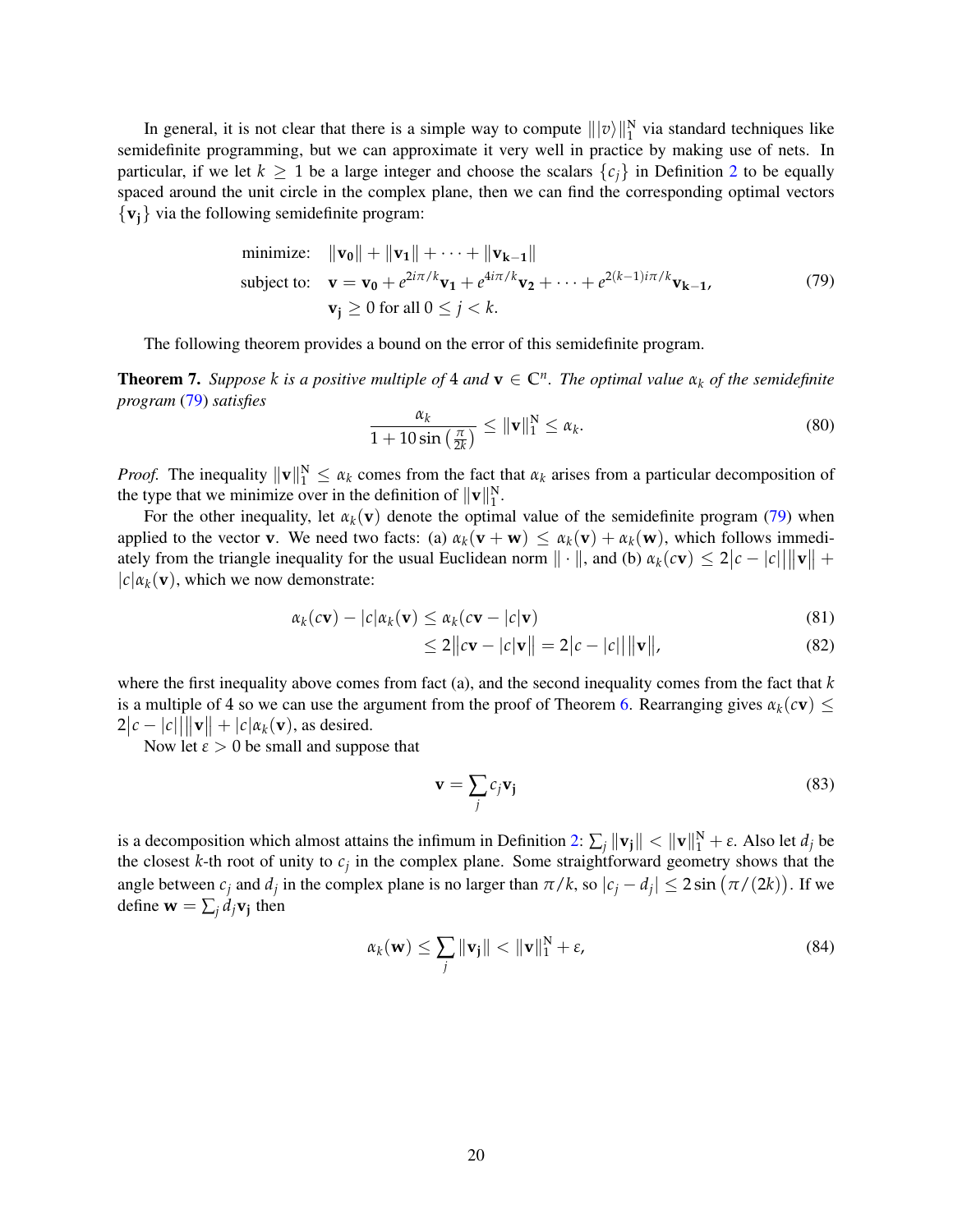and the fact that  $\mathbf{v}_j \ge 0$  for all *j* tells us that  $\|\mathbf{v}_j\| = \|\mathbf{v}_j\|_1^N = \alpha_k(\mathbf{v}_j)$ . This implies

$$
\alpha_k(\mathbf{v} - \mathbf{w}) = \alpha_k \left( \sum_j (c_j - d_j) \mathbf{v}_j \right) \le \sum_j \alpha_k \left( (c_j - d_j) \mathbf{v}_j \right)
$$
(85)

$$
\leq \sum_{j} \left( 2|(c_j - d_j) - |c_j - d_j| \, ||\mathbf{v}_j|| + |c_j - d_j| \alpha_k(\mathbf{v}_j) \right) \tag{86}
$$

$$
\leq 5\sum_{j}|c_{j}-d_{j}|\|\mathbf{v}_{j}\|
$$
\n(87)

$$
\leq 10 \sum_{j} \sin\left(\frac{\pi}{2k}\right) \|\mathbf{v}_{j}\| < 10 \sin\left(\frac{\pi}{2k}\right) \left(\|\mathbf{v}\|_{1}^{N} + \varepsilon\right),\tag{88}
$$

<span id="page-20-0"></span> $\Box$ 

where the first inequality comes from property (a) above, the second inequality comes from property (b) above, and the third inequality comes from applying the triangle inequality to the absolute value and using the fact that  $\|\mathbf{v_i}\| = \alpha_k(\mathbf{v_i}).$ 

This inequality, together with the triangle inequality for  $\alpha_k$  (i.e., property (a) above), and letting  $\varepsilon \to$  $0<sup>+</sup>$ , then shows that

$$
\alpha_k(\mathbf{v}) = \alpha_k(\mathbf{w} + (\mathbf{v} - \mathbf{w})) \le \alpha_k(\mathbf{w}) + \alpha_k(\mathbf{v} - \mathbf{w}) \le \left(1 + 10\sin\left(\frac{\pi}{2k}\right)\right) \|\mathbf{v}\|_1^N, \tag{89}
$$

completing the proof.

MATLAB code that implements the semidefinite program [\(79\)](#page-19-0) and all bounds that we have seen for this norm is provided at  $[29]$ , and in practice it can compute this norm to 4 decimal places when  $n = 50$ in about 10 seconds on a standard desktop computer.

### 6.2 The robustness of non-negativity

We define the robustness of non-negativity as follows (in analogy with the robustnesses of entanglement [\[30\]](#page-27-7) and coherence [\[31\]](#page-27-8)):

$$
N_{\mathcal{CP}}^{\mathcal{R}}(\rho) \stackrel{\text{def}}{=} \min_{\sigma \in \mathcal{D}} \left\{ s \ge 0 : \frac{\rho + s\sigma}{1 + s} \in \mathcal{CP} \right\}. \tag{90}
$$

We note that it follows from [\[18,](#page-26-14) Theorems 14, 15, and 18] that  $N_{CP}^R$  is a non-negativity monotone in the strongest possible sense: it satisfies properties (C1), (C2), and (C3) from earlier, as well as the stronger properties (C1b) and (C2b).

While this quantity can naturally be expressed as a conic optimization problem, optimizing over the set  $\mathcal{CP}$  is NP-hard, so it is useful to be able to get explicitly computable bounds on it. For this reason, we note that duality theory for conic optimization (see [\[23\]](#page-27-0) for details) says that we can rewrite  $N_{CP}^{R}(\rho)$  as the following optimization over the dual cone  $\mathcal{CP}^{\circ}$ :

$$
N_{\mathcal{CP}}^{\mathbf{R}}(\rho) = \max_{W \in \mathcal{CP}^{\circ}} \left\{ -\operatorname{Tr}(W\rho) \, : \, W \preceq I \right\}.
$$

We recall from Section [4](#page-5-0) that  $\mathcal{CP}^{\circ}$  is the set of matrices whose entrywise real part is copositive.

This dual formulation of  $N_{CP}^R$  is useful because we can use any copositive matrix (many of which are known in the literature) to get a lower bound on  $N_{CP}^{R}(\rho)$ . Furthermore, this lower bound is measurable since we can treat that copositive matrix as an observable that we measure on the state  $\rho$ , and the quantity  $-\text{Tr}(W\rho)$  that lower bounds  $N_{\mathcal{CP}}^R(\rho)$  is simply the negative of the average value of this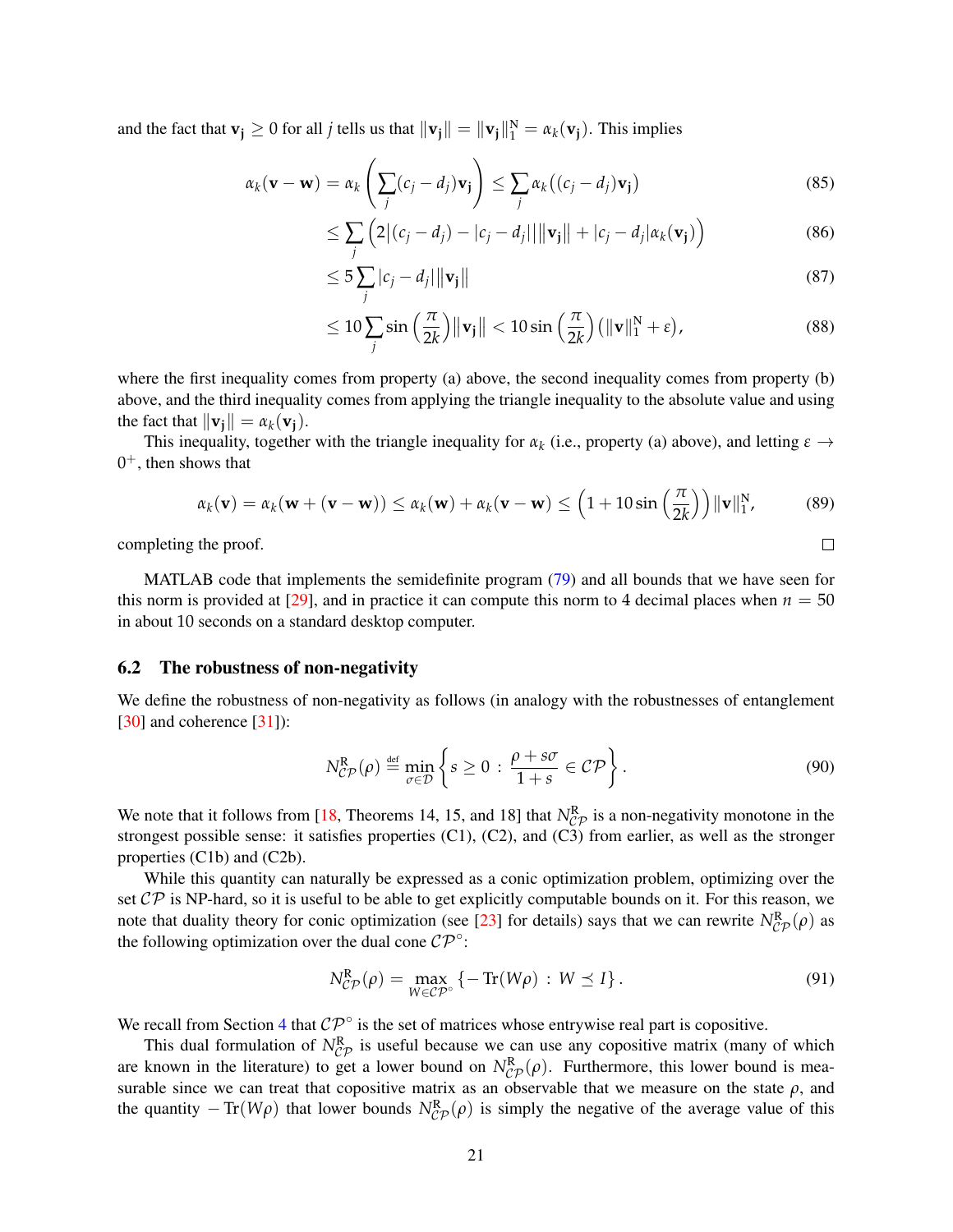measurement. For example, we noted earlier that if  $W_1$  is the Horn matrix [\(18\)](#page-6-2) and  $\rho$  is the dou-bly non-negative but not completely positive density matrix [\(14\)](#page-4-1) then  $Tr(W_1 \rho) = -1/9$ . If we set  $W = W_1 / \lambda_{\text{max}}(W_1) = W_1 / (\sqrt{5} + 1)$  so that  $W \leq I$ , then we see that

$$
N_{CP}^{R}(\rho) \ge -\text{Tr}(W\rho) = 1/(9\sqrt{5} + 9) \approx 0.0343. \tag{92}
$$

To further help us bound  $N_{CP}^R$ , we also introduce the robustnesses with respect to the sets  $\mathcal{DNN}$  of doubly non-negative and DD of entrywise non-negative diagonally dominant density matrices:

$$
\mathcal{DD} \stackrel{\text{def}}{=} \left\{ \rho \in \mathcal{DNN} : \rho_{j,j} \ge \sum_{i \ne j} \rho_{i,j} \text{ for all } j \right\}. \tag{93}
$$

These sets have the desirable property that we can optimize over them via semidefinite programming, so the following variants of  $N_{CP}^R$  are efficiently computable:

$$
N_{\mathcal{D}N\mathcal{N}}^{\mathcal{R}}(\rho) \stackrel{\text{def}}{=} \min_{\sigma \in \mathcal{D}} \left\{ s \ge 0 : \frac{\rho + s\sigma}{1 + s} \in \mathcal{D}N\mathcal{N} \right\} \tag{94}
$$

and

$$
N_{\mathcal{DD}}^{\mathcal{R}}(\rho) \stackrel{\text{def}}{=} \min_{\sigma \in \mathcal{D}} \left\{ s \ge 0 : \frac{\rho + s\sigma}{1 + s} \in \mathcal{DD} \right\}. \tag{95}
$$

Furthermore, these sets provide inner and outer approximations of the set of completely positive density matrices in the sense that

$$
\mathcal{DD} \subseteq \mathcal{CP} \subseteq \mathcal{DNN} \tag{96}
$$

(with the first inclusion being the main result of [\[32\]](#page-27-9)), so it immediately follows that

$$
N_{\mathcal{D}\mathcal{N}\mathcal{N}}^{\mathcal{R}}(\rho) \leq N_{\mathcal{CP}}^{\mathcal{R}}(\rho) \leq N_{\mathcal{DD}}^{\mathcal{R}}(\rho) \tag{97}
$$

for all  $\rho \in \mathcal{D}$ . We furthermore have equality on the left when  $n \leq 4$ . It is perhaps worth making it clear, however, that  $N_{\mathcal{D},\mathcal{N},\mathcal{N}}^R(\rho)$  and  $N_{\mathcal{CP}}^R(\rho)$  do not typically equal each other when  $n \geq 5$ , even if we restrict them to pure states, as demonstrated by the following example.

**Example 1.** Let  $\omega = e^{2i\pi/5}$  be the primitive fifth root of unity and consider the pure state

$$
|v\rangle = (1, \omega, \omega^2, \omega^3, \omega^4) / \sqrt{5}.
$$
 (98)

*We claim that*

$$
N_{\mathcal{DNN}}^{\mathcal{R}}(|v\rangle\langle v|) = (3+\sqrt{5})/2 \approx 2.6180 < 2.8197 \approx 14 - 5\sqrt{5} = N_{\mathcal{CP}}^{\mathcal{R}}(|v\rangle\langle v|). \tag{99}
$$

This value of  $N_{\mathcal{DNN}}^R(|v\rangle\langle v|)$  can be found numerically via standard semidefinite programming soft*ware like CVX [\[33\]](#page-27-10) and can be proved analytically via standard semidefinite programming duality techniques (see [\[15\]](#page-26-11), for example).* √ √

*The fact that*  $N_{\mathcal{CP}}^{\mathbb{R}}(|v\rangle\langle v|) \leq 14 - 5$  $\overline{5}$  *follows from the fact that*  $N_{\mathcal{DD}}^R(|v\rangle\langle v|) = 14 - 5$ 5 *(which can again be proved via standard semidefinite programming techniques). Finally, the fact that* √ √  $N_{CP}^{R}(|v\rangle\langle v|) \geq 14 - 5\sqrt{5}$  *can be seen by letting*  $W = I - 5(3 - \sqrt{5})|v\rangle\langle v|$  *in the dual optimization problem* [\(91\)](#page-20-0). In particular, it is then the case that  $-\text{Tr}(W|v\rangle\langle v|) = 14 - 5\sqrt{5}$ , and W is a feasible *point of that optimization problem because W I trivially and the real part of W is a non-negative scalar* point of that optimization problem because  $W \preceq$  1 trivially and the real part of W is a non-negative scalar<br>multiple of a Horn-like copositive matrix from Equation [\(18\)](#page-6-2):  $\Re(W) = (\sqrt{5}-2)W_{(3+\sqrt{5})/2}$ . It follows *that*  $W \in \mathcal{CP}^{\circ}$  *by our discussion in Section [4.](#page-5-0) Note that W is complex—no* real *member*  $W$  *of*  $\mathcal{CP}^{\circ}$  *attains this same objective value of*  $-\text{Tr}(W|v\rangle\langle v|) = 14 - 5\sqrt{5}$ .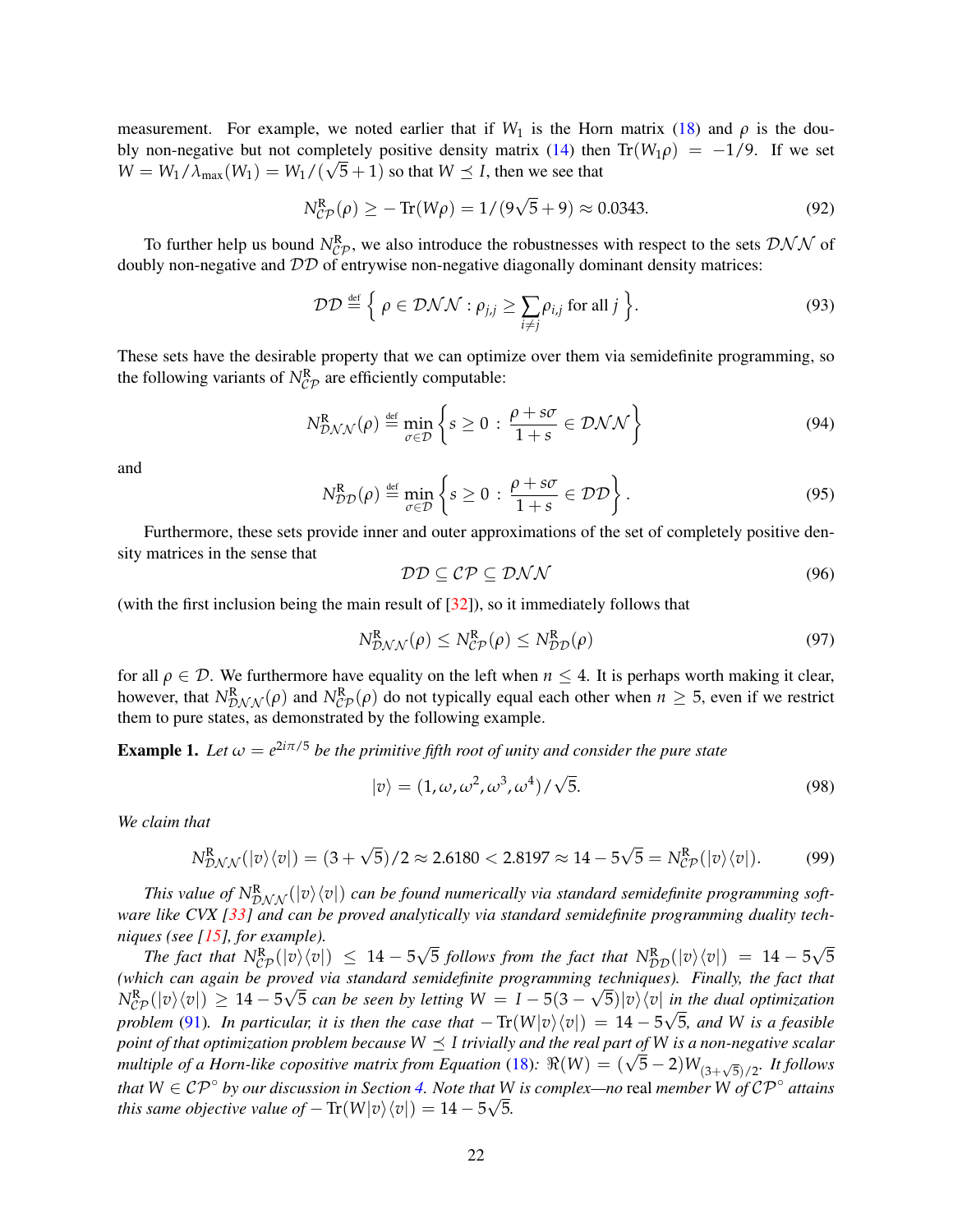It is worth emphasizing that the above example is somewhat surprising and contrasts with the robustness of entanglement, where for pure states the robustness with respect to the set of separable states coincides with the robustness with respect to the set of PPT states [\[30,](#page-27-7) Appendix B] (and both can be computed by a simple function of that pure state's Schmidt coefficients). It thus seems natural to ask whether or not  $N_{CP}^R$  simplifies in any meaningful way when applied to pure states. The following theorem shows that it can be computed in terms of the 1-norm of non-negativity.

<span id="page-22-0"></span>**Theorem 8.** For all pure states  $|v\rangle \in \mathbb{C}^n$  we have  $N_{CP}^{\mathbb{R}}(|v\rangle\langle v|) = (|||v\rangle||_1^{\mathbb{N}})^2 - 1$ .

*Proof.* This result follows immediately from [\[18,](#page-26-14) Theorem 10]. In particular, we choose (in the notation of that paper)  $\mathcal V$  to be the set of all pure states whose entries have equal phases as each other.  $\Box$ 

In particular, the above result, together with convexity (property  $(C3)$ ) of  $N_{CP}^R$ , immediately implies  $N_{CP}^{R}(\rho) \le \min\{n-1, 3\}$  for all  $\rho \in \mathcal{D}_n$ , and this bound is tight in all dimensions for the exact same reason that the bound of Theorem [6](#page-18-1) is tight. The dimension-independence of this bound also contrasts with the robustnesses of coherence and entanglement, which can become arbitrarily large as the dimension *n* increases.

The following theorem shows that the robustness of non-negativity simplifies even further, right down to an explicit formula, when applied to qubits.

<span id="page-22-1"></span>**Theorem 9.** If 
$$
\rho \in \mathcal{D}_2
$$
 then  $N_{\mathcal{D}NN}^R(\rho) = N_{CP}^R(\rho) = N_{\mathcal{D}\mathcal{D}}^R(\rho) = 2 \vert \min\{\Re(\rho_{1,2}), 0\} + i \Im(\rho_{1,2})\vert$   
\n*Proof.* Since we have  $N^R$ ,  $(\rho) \le N^R$ ,  $(\rho) \le N^R$ ,  $(\rho)$  for all  $\rho \in \mathcal{D}$ , it suffices to show that

*Proof.* Since we have  $N_{\mathcal{D} \mathcal{N} \mathcal{N}}^R(\rho) \leq N_{\mathcal{CP}}^R(\rho) \leq N_{\mathcal{DD}}^R(\rho)$  for all  $\rho \in \mathcal{D}$ , it suffices to show that

$$
N_{DD}^{R}(\rho) \le 2|\min\{\Re(\rho_{1,2}), 0\} + i\Im(\rho_{1,2})| \le N_{DNN}^{R}(\rho). \tag{100}
$$

<span id="page-22-2"></span>*.*

 $\Box$ 

For the left inequality, we simply note that we can choose

$$
s\sigma = \begin{bmatrix} \min\{\Re(\rho_{1,2}), 0\} + i\Im(\rho_{1,2}) & \min\{\Re(\rho_{1,2}), 0\} + i\Im(\rho_{1,2})\\ \min\{\Re(\rho_{1,2}), 0\} - i\Im(\rho_{1,2}) & \min\{\Re(\rho_{1,2}), 0\} + i\Im(\rho_{1,2})\end{bmatrix}
$$
(101)

so that the  $(1, 2)$  and  $(2, 1)$ -entries of  $\rho + s\sigma$  both equal max  $\{\Re(\rho_{1,2}), 0\}$ . Then  $(\rho + s\sigma)/(1 + s) \in \mathcal{DD}_2$ and  $s = \text{Tr}(s\sigma) = 2 \left| \min \{ \Re(\rho_{1,2}), 0 \} + i \Im(\rho_{1,2}) \right|$ , so

$$
N_{DD}^{R}(\rho) \le 2|\min\{\Re(\rho_{1,2}), 0\} + i\Im(\rho_{1,2})|.
$$
 (102)

For the right inequality, we just note that it is clear that the  $(1, 2)$ -entry of the *s* $\sigma$  in Equation [\(101\)](#page-22-2) is as small as possible (in absolute value) subject to the constraint that  $(\rho + s\sigma)/(1 + s) \in \mathcal{DNN}_2$ , and if we fix the  $(1, 2)$ -entry of a positive semidefinite matrix then its trace is minimized when its diagonal entries are both equal to the absolute value of that  $(1, 2)$ -entry. It follows that

$$
N_{\mathcal{D}NN}^{\mathcal{R}}(\rho) \ge 2|\min\{\Re(\rho_{1,2}),0\} + i\Im(\rho_{1,2})|,\tag{103}
$$

which completes the proof.

The above theorem perhaps suggests defining an easy-to-compute measure of non-negativity  $N^{\ell_1}$  via

$$
N^{\ell_1}(\rho) \stackrel{\text{def}}{=} \sum_{i,j=1}^n |\min\{\Re(\rho_{i,j}), 0\} + i \Im(\rho_{i,j})|,
$$
 (104)

in analogy with the  $\ell_1$ -norm of coherence [\[11\]](#page-26-7). While this measure equals the robustness of non-negativity when  $n = 2$ , it is not faithful (C1b) when  $n \geq 5$ , and it is not monotone (C2) even just under CPCP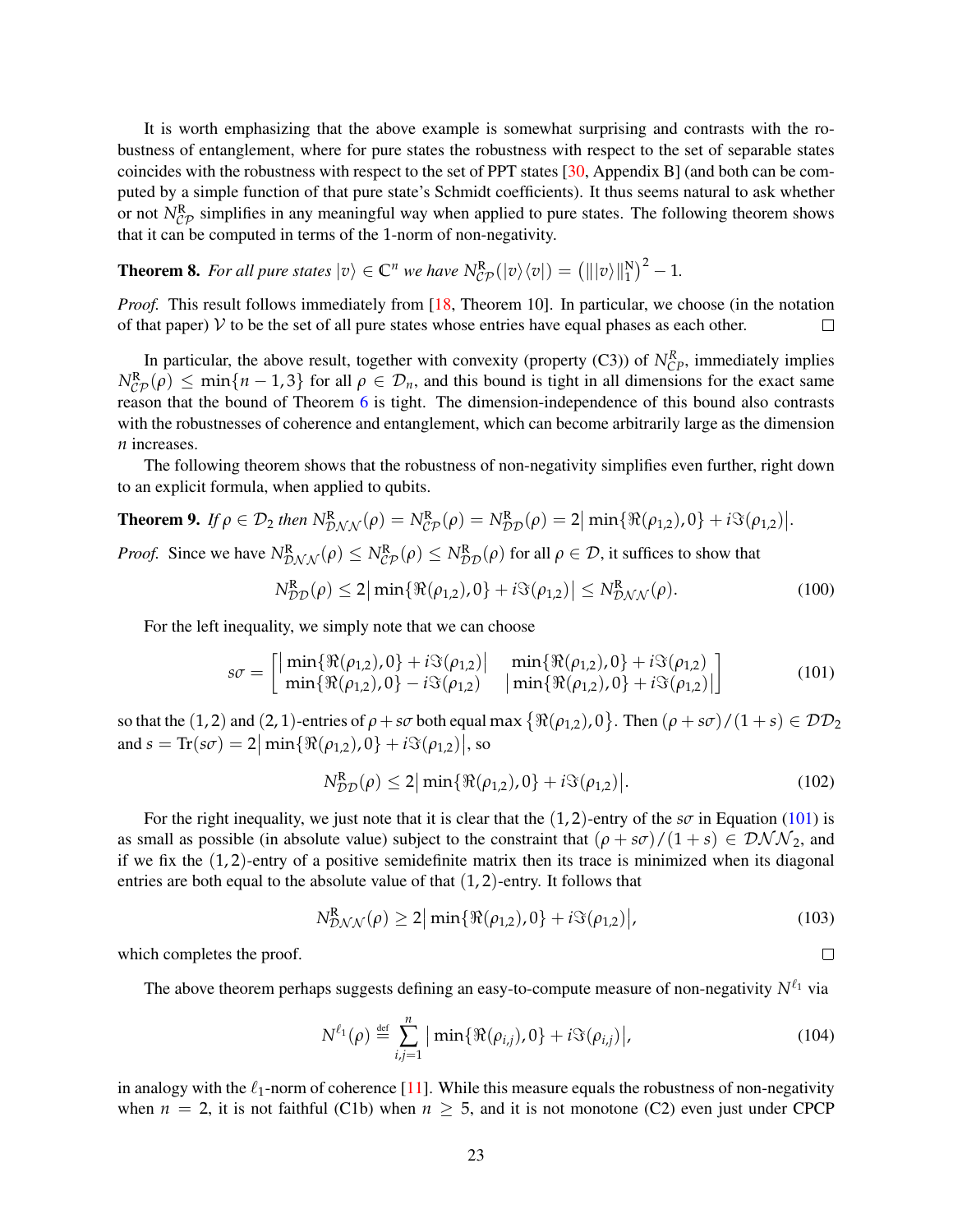channels when  $n \ge 3$ . To see why, consider the channel  $\Phi(X) = A_1 X A_1^* + A_2 X A_2^*$  and state  $\rho \in \mathcal{D}_3$ given by

$$
A_1 = \begin{bmatrix} 1/\sqrt{2} & 0 & 0 \\ 1/\sqrt{2} & 0 & 0 \\ 0 & 1 & 0 \end{bmatrix}, \quad A_2 = \begin{bmatrix} 0 & 0 & 0 \\ 0 & 0 & 0 \\ 0 & 0 & 1 \end{bmatrix}, \quad \text{and} \quad \rho = \frac{1}{2} \begin{bmatrix} 1 & -1 & 0 \\ -1 & 1 & 0 \\ 0 & 0 & 0 \end{bmatrix}. \tag{105}
$$

It is straightforward to verify that  $\Phi$  is a CPCP channel (after all, its Kraus operators are entrywise nonit is straightforward to verify that  $\Psi$  is a CPCP of negative), but  $N^{\ell_1}(\Phi(\rho)) = \sqrt{2} > 1 = N^{\ell_1}(\rho)$ .

#### 6.3 The trace distance of non-negativity

We now introduce a somewhat more geometrically-motivated measure of non-negativity, which asks how close the given density matrix is to the set  $\mathcal{CP}_n$  of free density matrices. We define the *trace distance of non-negativity* (in analogy with the trace distances of entanglement [\[34\]](#page-27-11) and coherence [\[35\]](#page-27-12)) by

<span id="page-23-0"></span>
$$
N_{\mathcal{CP}}^{\text{tr}}(\rho) \stackrel{\text{def}}{=} \min_{\sigma \in \mathcal{CP}} \left\{ \|\rho - \sigma\|_{\text{tr}} \right\},\tag{106}
$$

where  $\|\rho - \sigma\|_{tr}$  is the trace norm of  $\rho - \sigma$  (i.e., the sum of the singular values of  $\rho - \sigma$ ).

The fact that  $N_{CP}^{tr}$  satisfies properties freeness (C1), faithfulness (C1b), and convexity (C3) are all straightforward to see. To see that it is montonic (C2), we just note that if  $\Phi$  is a CP-preserving quantum channel and  $\tilde{\sigma} \in \mathcal{CP}$  attains the minimum in Equation [\(106\)](#page-23-0) then

$$
N_{\mathcal{CP}}^{\mathrm{tr}}(\Phi(\rho)) = \min_{\sigma \in \mathcal{CP}} \left\{ \|\Phi(\rho) - \sigma\|_{\mathrm{tr}} \right\} \le \|\Phi(\rho) - \Phi(\tilde{\sigma})\|_{\mathrm{tr}} \le \|\rho - \tilde{\sigma}\|_{\mathrm{tr}} = N_{\mathcal{CP}}^{\mathrm{tr}}(\rho), \tag{107}
$$

with the second inequality coming from the fact that quantum channels cannot increase the trace norm.

The only remaining property of  $N_{CP}^{tr}$  that remains to be determined is strong monotonicity (C2b). While we do not have an explicit counter-example to this property, it seems unlikely to hold, as the trace distances of coherence and entanglement are known to not be strongly monotonic [\[36\]](#page-27-13). However, the following modification of  $N_{CP}^{tr}$  where we instead consider the closest *unnormalized* completely positive matrix to *ρ* is indeed strongly monotonic (and also satisfies properties (C1b) and (C3) for the same reasons that  $N_{\mathcal{CP}}^{\text{tr}}$  does). Indeed, this was shown in [\[18\]](#page-26-14), where the upcoming quantity  $N_{\mathcal{AP}}^{\text{tr}}(\rho)$  that we introduce equals the quantity that they called  $T'_{S^+}(\rho)$ , in the special case when  $S = \mathcal{CP}$ :

$$
N_{\lambda\mathcal{CP}}^{\text{tr}}(\rho) \stackrel{\text{def}}{=} \min_{\sigma \in \mathcal{CP}, \lambda \ge 0} \left\{ \|\rho - \lambda\sigma\|_{\text{tr}} \right\}. \tag{108}
$$

We now show that the trace distance of non-negativity and its modification both satisfy the same formula as the robustness of non-negativity when restricted to the 2-dimensional case of qubits (refer back to Theorem [9\)](#page-22-1).

**Theorem 10.** If 
$$
\rho \in \mathcal{D}_2
$$
 then  $N_{CP}^{\text{tr}}(\rho) = N_{\lambda CP}^{\text{tr}}(\rho) = 2 \vert \min \{ \Re(\rho_{1,2}), 0 \} + i \Im(\rho_{1,2}) \vert$ .

*Proof.* It is clear that  $N_{\mathcal{CP}}^{\text{tr}}(\rho) \geq N_{\mathcal{MP}}^{\text{tr}}(\rho)$  in all dimensions, so it suffices to prove that

$$
N_{\lambda\mathcal{CP}}^{\text{tr}}(\rho) \ge 2 \big| \min \{ \Re(\rho_{1,2}), 0 \} + i \Im(\rho_{1,2}) \big| \ge N_{\mathcal{CP}}^{\text{tr}}(\rho). \tag{109}
$$

For the right inequality, we simply note that we can choose

$$
\sigma = \begin{bmatrix} \rho_{1,1} & \max\{\Re(\rho_{1,2}), 0\} \\ \max\{\Re(\rho_{1,2}), 0\} & \rho_{2,2} \end{bmatrix}
$$
(110)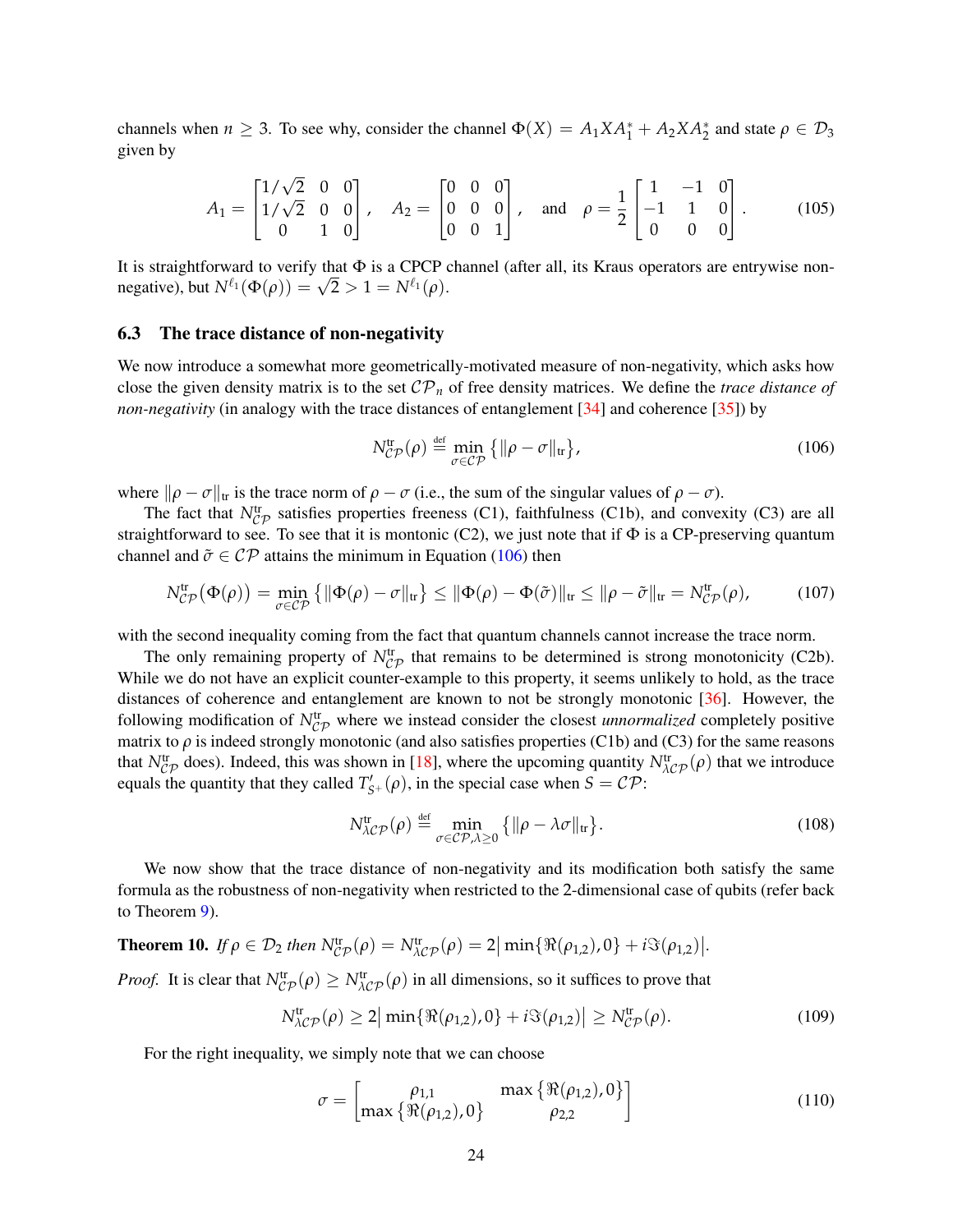so that

$$
\rho - \sigma = \begin{bmatrix} 0 & \min\{\Re(\rho_{1,2}), 0\} + i\Im(\rho_{1,2}) \\ \min\{\Re(\rho_{1,2}), 0\} - i\Im(\rho_{1,2}) & 0 \end{bmatrix},
$$
(111)

which has

$$
N_{CP}^{\text{tr}}(\rho) \le ||\rho - \sigma||_{\text{tr}} = 2|\min\{\Re(\rho_{1,2}), 0\} + i\Im(\rho_{1,2})|.
$$
 (112)

For the left inequality, we just note that it is clear that the  $(1, 2)$ -entry of  $\rho - \lambda \sigma$  from Equation [\(111\)](#page-24-1) (with  $\lambda = 1$ ) is as small as possible (in absolute value) subject to the constraint that  $\lambda \sigma \in \mathcal{CP}_2$ , and if we fix the  $(1, 2)$ -entry of a 2  $\times$  2 matrix then its trace norm is minimized when its diagonal entries are both equal to each other and smaller in absolute value than that of the  $(1, 2)$ -entry. It follows that

$$
N_{\lambda\mathcal{CP}}^{\text{tr}}(\rho) \ge 2 \big| \min \{ \Re(\rho_{1,2}), 0 \} + i \Im(\rho_{1,2}) \big|,\tag{113}
$$

<span id="page-24-1"></span> $\Box$ 

which completes the proof.

As with the robustness of non-negativity, we can get efficiently-computable upper and lower bounds on  $N_{\cal CP}^{\rm tr}(\rho)$  and  $N_{\cal AP}^{\rm tr}(\rho)$  by instead minimizing the trace distance to the sets  $\cal DDN$  and  $\cal DD$ . Alternatively, the semidefinite programming hierarchy of [\[24\]](#page-27-1), for example, can be used to construct semidefinite programs that compute any of these measures to as much accuracy as we like (though the size of those semidefinite programs grows quickly with the desired accuracy).

## <span id="page-24-0"></span>7 Relationship with coherence

This resource theory is analogous to the resource theory of coherence [\[11\]](#page-26-7) in many ways. In that resource theory, the free states are those that are "incoherent", which simply means that they are diagonal when represented in the computational basis. We denote this set of states by  $\mathcal I$ , and we note that it is trivially the case that  $\mathcal{I} \subset \mathcal{CP}$ . That is, every density matrix that is free in the resource theory of coherence is necessarily free in this resource theory of non-negativity as well. For this reason, we can think of the present resource as a sub-resource of coherence.

As a consequence of the inclusion  $\mathcal{I} \subset \mathcal{CP}$ , most of the properties of the resource theory of nonnegativity are naturally bounded by an analogous property of the resource theory of coherence. For example, the measures of non-negativity that we introduced in the previous section all have analogous measures of coherence that are defined simply with the set  $\mathcal{CP}$  replaced by  $\mathcal I$ . In particular, the robustness of coherence  $C^R$  [\[31\]](#page-27-8), trace distance of coherence  $C_{tr}$  [\[35\]](#page-27-12), modified trace distance of coherence  $C'_{tr}$  [\[36\]](#page-27-13), and  $\ell_1$ -norm of coherence  $C^{\ell_1}$  [\[11\]](#page-26-7) satisfy the (trivial) bounds

$$
N_{\mathcal{CP}}^{\mathbf{R}}(\rho) \leq C^{\mathbf{R}}(\rho) \qquad N_{\mathcal{CP}}^{\mathbf{tr}}(\rho) \leq C_{\mathbf{tr}}(\rho) \qquad (114)
$$

$$
N^{\ell_1}(\rho) \le C^{\ell_1}(\rho) \qquad \qquad N^{\text{tr}}_{\lambda \mathcal{CP}}(\rho) \le C'_{\text{tr}}(\rho). \qquad (115)
$$

These coherence measures have the advantage of being efficiently computable by semidefinite programming, as well as having numerous theoretic results known about them (see [\[37,](#page-27-14) [38,](#page-27-15) [39,](#page-27-16) [40\]](#page-27-17) and the references therein, for example), so all of these results immediately provide bounds on the corresponding quantities concerning non-negativity.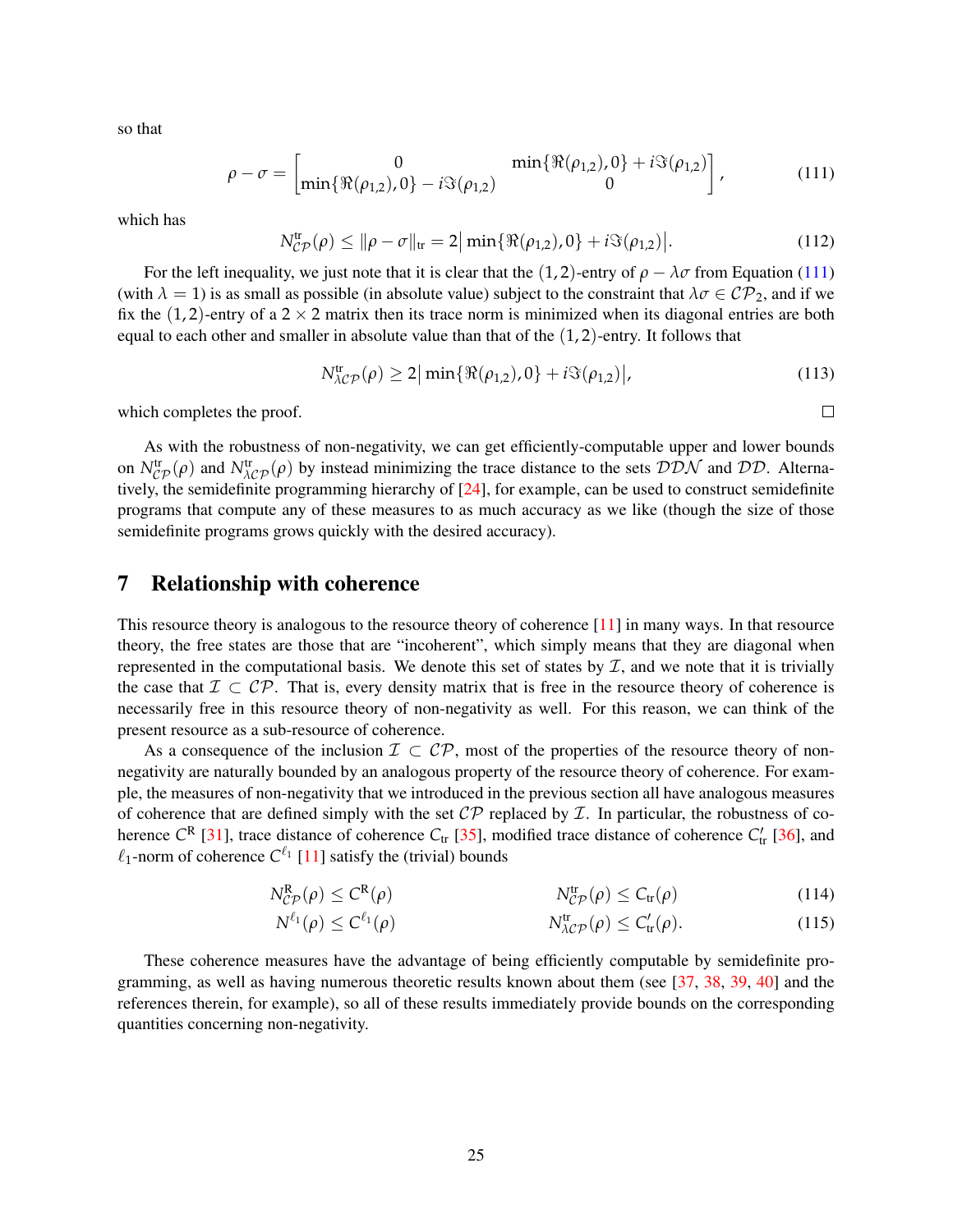## <span id="page-25-3"></span>8 Conclusions and open questions

In this work, we introduce a resource theory for non-negativity of amplitudes of quantum states, motivated by the Sign Problem and stoquastic Hamiltonians. We showed that the free states in this resource theory are the well-studied completely positive matrices from linear algebra and convex optimization, and we characterized the accompanying witnesses and free operations.

We also introduced numerous ways of measuring how resourceful a quantum state is in this resource theory. Most of these measures are difficult to compute, so we also proved numerous bounds, and presented a method of approximating these measures via semidefinite programming.

Our work leaves numerous questions unanswered, and opens the door to many possible directions of future research, including:

- The set of doubly non-negative density matrices that are not completely positive are mathematically directly analogous to the set of entangled density matrices with positive partial transpose (see [\[5,](#page-26-1) [6\]](#page-26-2) for a way of making this relationship explicit). Since PPT states are bound entangled, it seems natural to guess that DNN-but-not-CP states are "bound" in some sense for this resource theory as well, and this seems worth exploring.
- Is there a nice operational interpretation of the set of CPCP channels? For instance, it is known that  $J(\Phi)$  is separable if and only if  $\Phi$  is a measure-and-prepare channel. Is there an analogous statement that can be made if  $J(\Phi)$  is instead completely positive?
- We showed that the states  $(I \pm Y)/2$  are maximally non-non-negative in the sense that they can be mapped via CP-preserving channels to arbitrary qubit states. Are there states that are similarly maximally non-non-negative in higher dimensions, and if so, what are they?
- We mentioned that the trace distance of coherence  $N_{CP}^{tr}$  is monotonic, but probably not strongly monotonic. Can an explicit example be constructed to show that it indeed is not strongly monotonic?
- There are numerous other natural measures of non-negativity that could be defined and explored. For example, we could define the *relative entropy of non-negativity* by

$$
N_{\mathcal{CP}}^{\text{r.e.}}(\rho) \stackrel{\text{def}}{=} \min_{\sigma \in \mathcal{CP}} \left\{ S(\rho \| \sigma) : \text{range}(\rho) \subseteq \text{range}(\sigma) \right\},\tag{116}
$$

where  $S(\rho||\sigma) = \text{Tr}(\rho \log(\rho)) - \text{Tr}(\rho \log(\sigma))$  is the relative entropy of  $\rho$  with respect to  $\sigma$ , and explore what properties and interpretations it has.

Acknowledgements. N.J. was supported by NSERC Discovery Grant number RGPIN-2016-04003.

## References

- <span id="page-25-0"></span>[1] L. J. Gray and D. G. Wilson, "Nonnegative factorization of positive semidefinite nonnegative matrices," *Linear Algebra and Its Applications*, vol. 31, pp. 119–127, 1980.
- <span id="page-25-1"></span>[2] P. J. C. Dickinson and L. Gijben, "On the computational complexity of membership problems for the completely positive cone and its dual," *Computational Optimization and Applications*, vol. 57, pp. 403–415, 2014.
- <span id="page-25-2"></span>[3] A. Berman, "Complete positivity," *Linear Algebra and Its Applications*, vol. 107, pp. 57–63, 1988.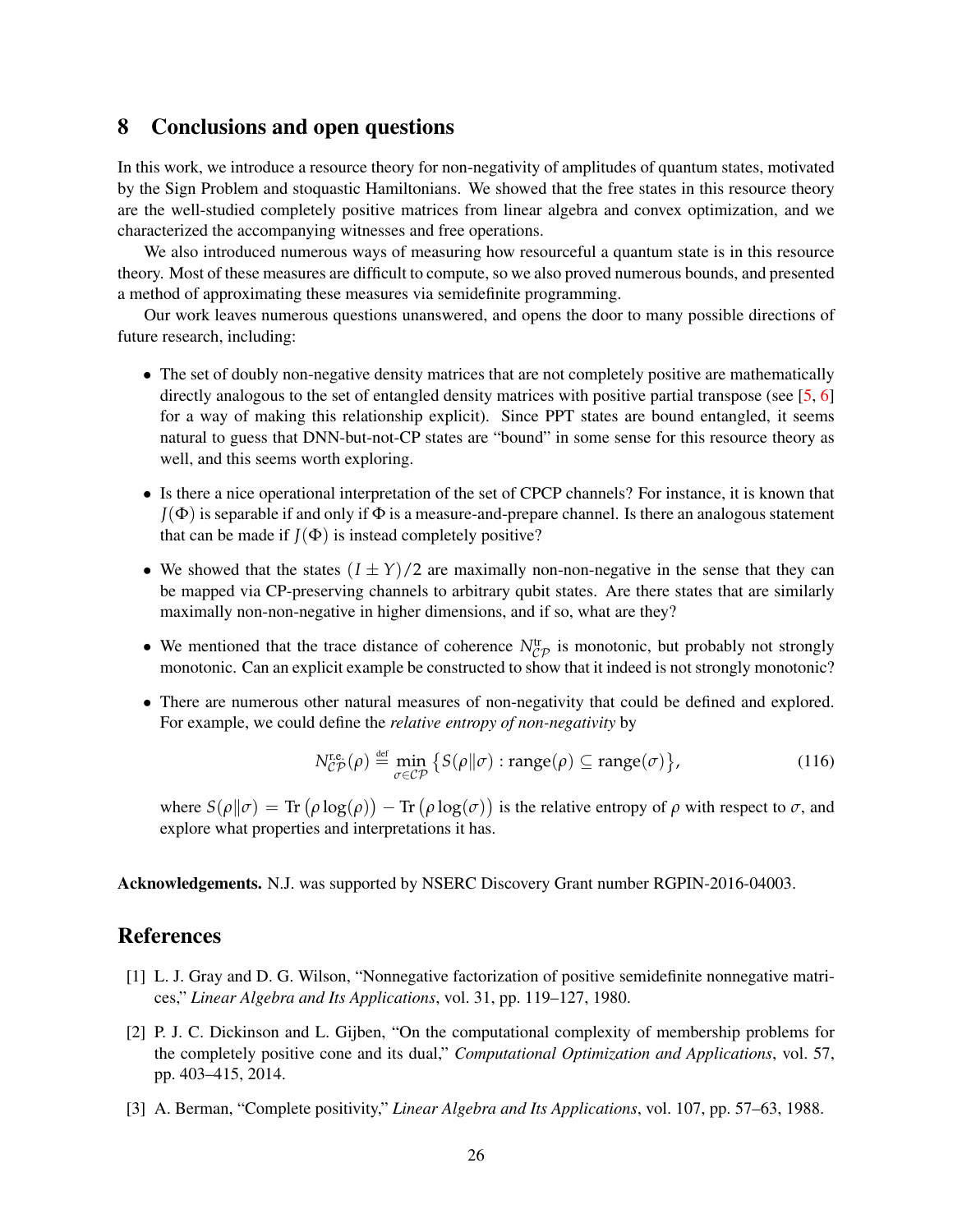- <span id="page-26-0"></span>[4] A. Berman and N. Shaked-Monderer, *Completely Positive Matrices*. World Scientific, 2003.
- <span id="page-26-1"></span>[5] N. Yu, "Separability of a mixture of dicke states," *Physical Review A*, vol. 94, p. 060101(R), 2016.
- <span id="page-26-2"></span>[6] J. Tura, A. Aloy, R. Quesada, M. Lewenstein, and A. Sanpera, "Separability of mixed Dicke states: an NP-hard optimization problem," *Quantum*, vol. 2, p. 45, 2018.
- <span id="page-26-3"></span>[7] A. Prakash, J. Sikora, A. Varvitsiotis, and Z. Wei, "Completely positive semidefinite rank," *Mathematical Programming*, vol. 171, pp. 397–431, 2018.
- <span id="page-26-4"></span>[8] M. Ohzeki, "Quantum Monte Carlo simulation of a particular class of non-stoquastic hamiltonians in quantum annealing," *Scientific Reports*, vol. 7, p. 41186, 2017.
- <span id="page-26-5"></span>[9] E. Chitambar and G. Gour, "Quantum resource theories," *Reviews of Modern Physics*, vol. 91, p. 025001, 2019.
- <span id="page-26-6"></span>[10] G. Vidal, "Entanglement monotones," *Journal of Modern Optics*, vol. 47, pp. 355–376, 2000.
- <span id="page-26-7"></span>[11] T. Baumgratz, M. Cramer, and M. B. Plenio, "Quantifying coherence," *Physical Review Letters*, vol. 113, p. 140401, 2014.
- <span id="page-26-8"></span>[12] V. Veitch, S. A. H. Mousavian, D. Gottesman, and J. Emerson, "The resource theory of stabilizer quantum computation," *New Journal of Physics*, vol. 16, p. 013009, 2014.
- <span id="page-26-9"></span>[13] A. Hickey and G. Gour, "Quantifying the imaginarity of quantum mechanics," *Journal of Physics A: Mathematical and Theoretical*, vol. 51, p. 414009, 2018.
- <span id="page-26-10"></span>[14] K.-D. Wu, T. V. Kondra, S. Rana, C. M. Scandolo, G.-Y. Xiang, C.-F. Li, G.-C. Guo, and A. Streltsov, "Resource theory of imaginarity: Quantification and state conversion," *Physical Review A*, vol. 103, p. 032401, 2021.
- <span id="page-26-11"></span>[15] J. Watrous, *The Theory of Quantum Information*. Cambridge University Press, 2018.
- <span id="page-26-12"></span>[16] M. A. Nielsen and I. L. Chuang, *Quantum computation and quantum information*. Cambridge University Press, 2000.
- <span id="page-26-13"></span>[17] M.-D. Choi, "Completely positive linear maps on complex matrices," Linear Algebra and Its Appli*cations*, vol. 10, pp. 285–290, 1975.
- <span id="page-26-14"></span>[18] B. Regula, "Convex geometry of quantum resource quantification," *Journal of Physics A: Mathematical and Theoretical*, vol. 51, no. 4, p. 045303, 2018.
- <span id="page-26-15"></span>[19] M. Hall and M. Newman, "Copositive and completely positive quadratic forms," *Proceedings of the Cambridge Philosophical Society*, vol. 59, p. 32933, 1963.
- <span id="page-26-16"></span>[20] F. Barioli and A. Berman, "The maximal CP-rank of rank k completely positive matrices," *Linear Algebra and Its Applications*, vol. 363, pp. 17–33, 2003.
- <span id="page-26-17"></span>[21] N. Shaked-Monderer, I. M. Bomze, F. Jarre, and W. Schachinger, "On the CP-rank and minimal CP factorizations of a completely positive matrix," *SIAM Journal on Matrix Analysis and Applications*, vol. 34, no. 2, pp. 355–368, 2013.
- <span id="page-26-18"></span>[22] G. Torlai, J. Carrasquilla, M. T. Fishman, R. G. Melko, and M. P. A. Fisher, "Wavefunction positivization via automatic differentiation," *Physical Review Research*, vol. 2, p. 032060(R), 2020.